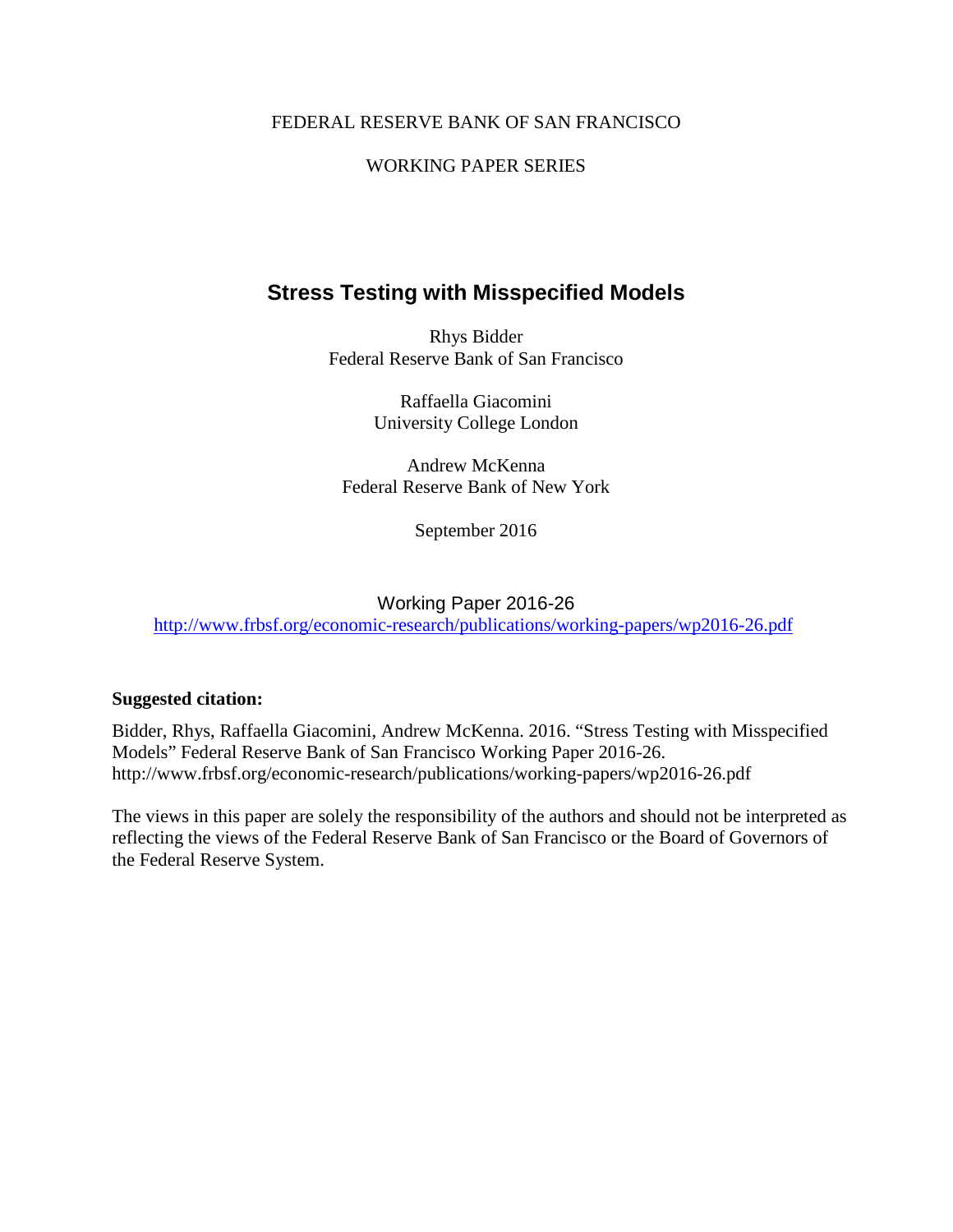# Stress testing with misspecified models $\hat{\mathbf{x}}$

R. M. Bidder<sup>a,\*</sup>, R. Giacomini<sup>b</sup>, A. McKenna<sup>c</sup>

<sup>a</sup>Federal Reserve Bank of San Francisco <sup>b</sup>University College London <sup>c</sup>Federal Reserve Bank of New York

#### Abstract

Stress testing has become an important component of macroprudential regulation yet its goals and implementation are still being debated, reflecting the difficulty of designing such frameworks in the context of enormous model uncertainty. We illustrate methods for responding to possible misspecifications in models used for assessing bank vulnerabilities. We show how 'exponential tilting' allows the incorporation of external judgment, captured in moment conditions, into a forecasting model as a partial correction for misspecification. We also make use of methods from robust control to seek the most relevant dimensions in which a regulator's forecasting model might be misspecified - a search for a 'worst case' model that is a 'twisted' version of the regulator's initial forecasting model. Finally, we show how the two approaches can be blended so that one can search for a worst case model subject to restrictions on its properties, informed by the regulator's judgment. We demonstrate the methods using the New York Fed's CLASS model, a top-down capital stress testing framework that projects the effect of macroeconomic scenarios on U.S. banking firms.

<sup>✩</sup>The authors thank Fred Furlong, Galina Hale, Beverly Hirtle, Oscar Jorda, Anna Kovner, Jose Lopez, Ulysses Velasquez and James Vickery for useful comments and advice. Remaining errors are our own. Disclaimer: The views expressed in this document and all errors and omissions should be regarded as those of the authors and not necessarily those of the Federal Reserve Bank of San Francisco, the Federal Reserve Bank of New York, the Federal Reserve Board of Governors or the Federal Reserve System.

<sup>∗</sup>Corresponding author

*Email addresses:* rhys.bidder@sf.frb.org (R. M. Bidder), r.giacomini@ucl.ac.uk (R. Giacomini), andrew.mckenna@frb.gov (A. McKenna)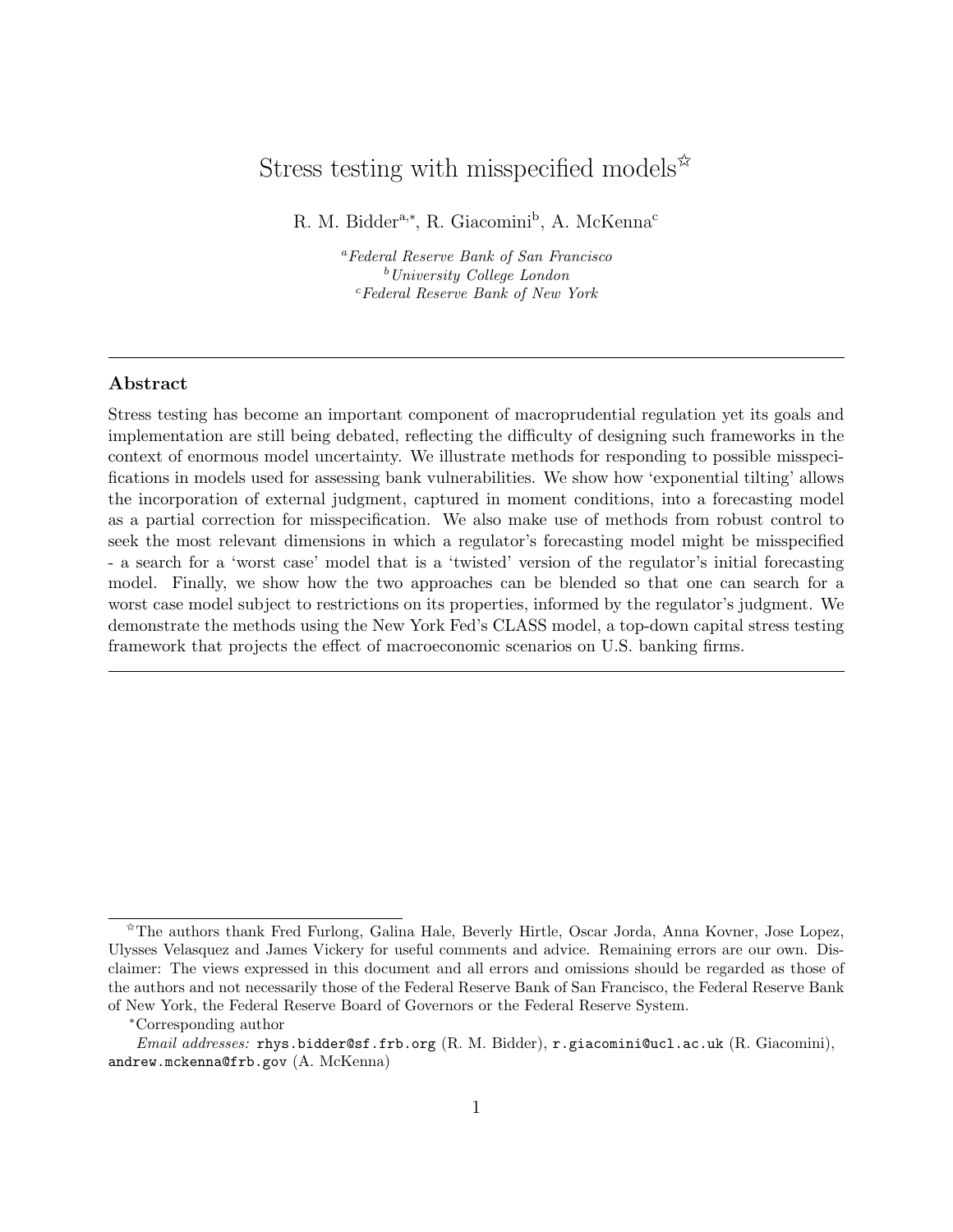#### 1. Introduction

In this paper, we contribute to the debate over the design and aims of stress testing by setting out an approach based on the methods of robust forecasting analysis (Hansen and Sargent (2008)) and on the tools of exponential tilting (Robertson, Tallman, and Whiteman (2005), Cogley, Morozov, and Sargent (2005) and Giacomini and Ragusa (2013)).

The approach takes as a starting point a particular model for risks to a portfolio or an institution or an entire financial system. This model, referred to as the 'benchmark', is known to be only an approximation to the true reality - as all models are. The question is, how should regulators use it to construct stress tests. One approach, nested in our techniques, is conditional forecasting. Commonly, this amounts to identifying tail events and envisaging bank performance in these extreme scenarios. The question arises, though, whether one trusts the model enough to believe that one has truly identified a tail event or has confidence in its predictions for the economy's behavior conditional on that event.

Almost by definition, financial crises are rare and poorly understood so that standard models estimated using data from normal times or a handful of stressed episodes are likely to be heavily misspecified precisely in the dimensions most relevant for stress testing (Frame, Gerardi, and Willen (2013), Guerrieri and Welch (2012), Covas, Rump, and Zakrajsek (2013)). The fact that forecast disagreement and divergence in model predictions increases in stressed times also emphasizes the particular relevance of misspecification (Danielsson, James, Valenzuela, and Zer (2016)). The difficulties faced in designing forecasting models for stress testing are such that it has been suggested that they may be best suited to crisis resolution, rather than 'early warning' (Borio, Drehmann, and Tsatsaronis (2013)). Nevertheless, in practice there is a strong forward-looking element to stress testing programs (see Lehnert and Hirtle (2015), for example) and it is therefore relevant to consider how best to use forecasting models in support of these programs.

In the context of model misspecification one might not wish to put faith entirely in forecasts based on a particular conditioning scenario.<sup>1</sup> In fact one might only wish to impose a looser form of conditioning.<sup>2</sup> If one thinks of a traditional conditional forecast as a restriction on

<sup>1</sup>Breuer, Jandacka, Rheinberger, and Summer (2008) refer to stress scenarios as 'partial' when some risk factors are held fixed and argue they should be set equal to their conditional expectations.

<sup>&</sup>lt;sup>2</sup>As Pritsker (2012), there are also concerns that if one concentrates on only a handful of selected scenarios, important and still plausible vulnerabilities can be obscured. Christensen, Lopez, and Rudebusch (2015)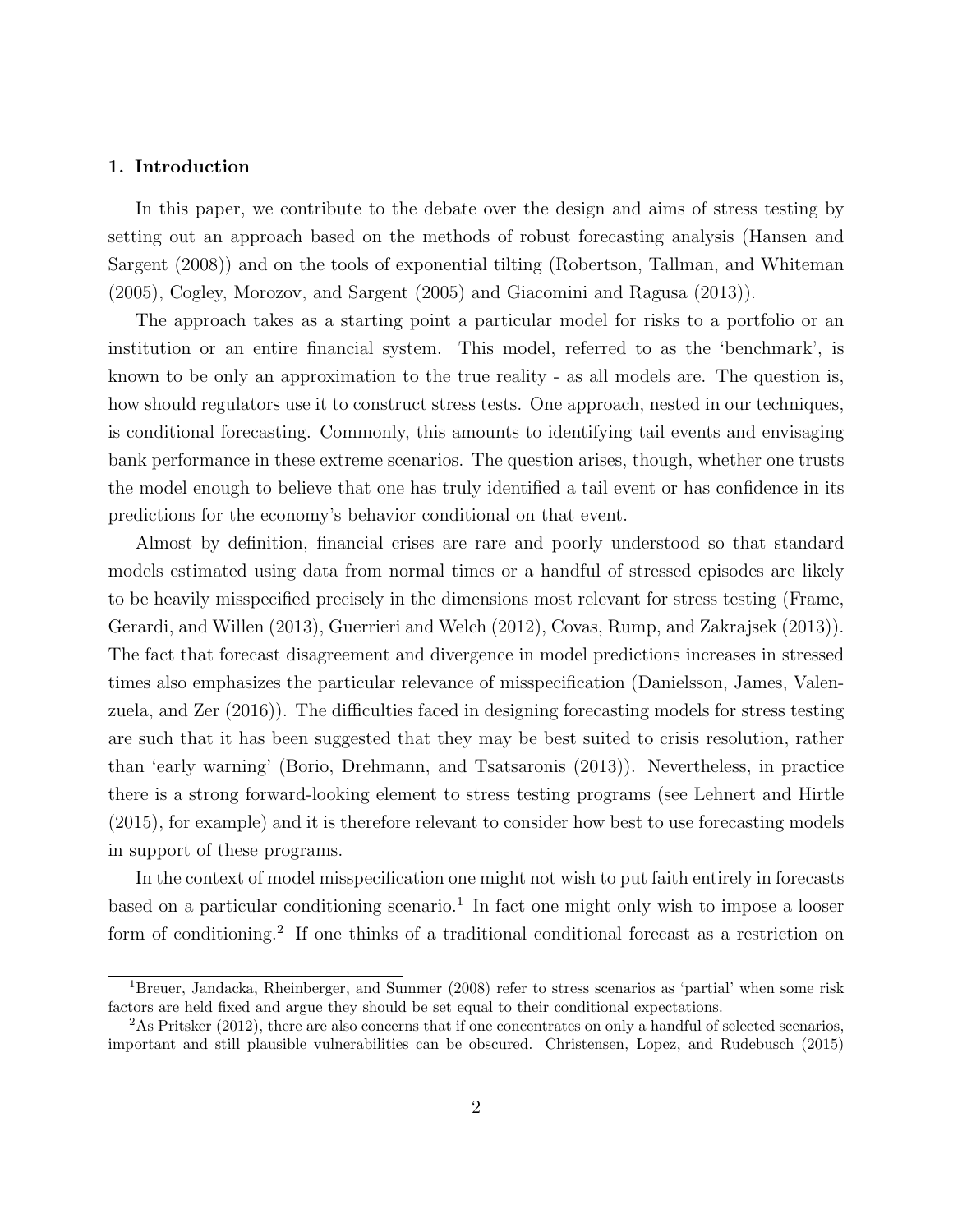the pointwise mean of a variable on whose path one conditions combined with a pointwise restriction on the variance (to be zero) then a natural loosening is to impose a mean path, but allow for a non-degenerate distribution around it. This sort of restriction may capture the fact that regulators have extra-model information or 'judgment' with which they wish to adjust the benchmark but (reflecting their modesty about their understanding of the economy) they may only want to incorporate in an unassertive manner.

Exponential tilting provides a formal approach for incorporating judgment in this way, where judgment is characterized by a limited set of moment conditions. Exponential tilting takes the probability distribution implied by the benchmark and adjusts it to impose certain moment restrictions that the benchmark does not initially satisfy. Importantly, it does this in a parsimonious way by minimizing the entropic distance between the benchmark distribution and the new 'tilted' distribution that satisfies the restrictions. Thus, formally, the method ensures that the least information possible is introduced to the new model subject to ensuring the moment restrictions are satisfied. The term 'exponential' reflects the fact that (because of the choice of relative entropy as a distance measure) the tilt is characterized by an exponential function of the moment conditions, appropriately weighted.

In the robustness approach of Hansen and Sargent (2008), one also begins with a benchmark model that is thought to be misspecified in some unknown way. In this case, however, one explicitly seeks vulnerability to misspecifications in the benchmark that would be particularly damaging. The regulator's desire to explore vulnerability to model misspecification, together with her desire only to consider 'plausible' models is captured in an optimization problem where the regulator seeks an alternative distribution that is the most damaging, subject to a requirement that the distribution not be too 'distant' from the benchmark. Distance is measured in entropic terms and the distance requirement is meant to capture the plausibility of the alternative distribution - more distant means less plausible. The output of this method is a 'worst case' model that is a 'twisted' version of the benchmark.

Since the distance measure used in robustness analysis is the entropic distance between the benchmark and an alternative distribution, it turns out that robustness also leads to an exponential tilt. That is, the worst case model's probability distribution, is an exponentially tilted version of that implied by the benchmark. In this case, the tilt is characterized by

construct a probability-based model to stress test the Fed's balance sheet, which is an example of an approach to testing less focused on a single scenario or a small set thereof.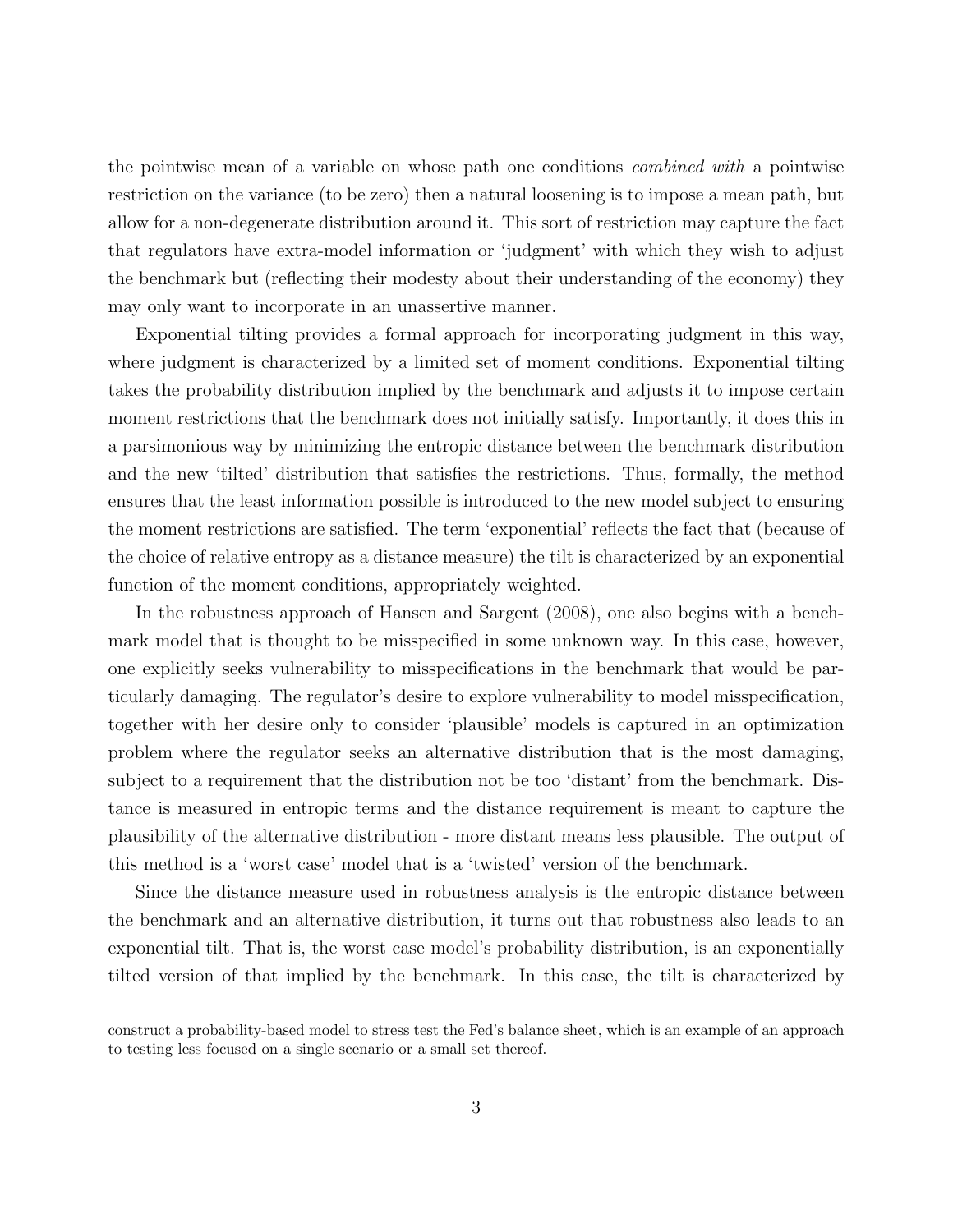an exponential function of the value function of the regulator, appropriately weighted. Thus, there are close similarities between exponential tilting to respect moment conditions, discussed above, and robustness analysis. In fact, the two methods can be blended in an interesting and useful manner.

In the most basic form of robustness analysis, the plausibility of alternative distributions (models) that might concern the regulator is simply defined in terms of entropic distance from the benchmark. Thus, two models that are the same entropic distance from the benchmark are regarded as equally legitimate for consideration by the regulator. However, one might think that there are certain properties, other than entropic distance, that distinguish models by plausibility in the mind of the regulator. That is, she may feel that in any reasonable description of the world, certain statistical regularities should hold, even as she is unsure of the true data generating process more broadly. These restrictions, capturing her judgment and/or extra-model information, will be expressed as moment conditions. These conditions will restrict the set of models she considers so that her ranking of models by plausibility are not simply based on entropic distance.

One can incorporate these moment restrictions into the search for a worst case. This yields an amended exponential tilt that, *ceteris paribus*, adjusts the benchmark in the direction of realizations that imply lower welfare, as in the standard robustness case, but modified by the moment restrictions. Consequently, one nests several useful approaches to exploring the benchmark model - conditional forecasting, the incorporation of extra-model judgment and the search for a worst case distribution. Once one has adjusted the desired forecasting model using some combination of exponential tilting or worst case analysis, one can then, of course, calculate the same sort of objects that are traditionally used in stress test analysis, such as paths based on exploring the tails of the forecast distributions. Alternatively, one can calculate VaR-type statistics under the adjusted probability distribution. Here, however, we concentrate on the adjustment to the distributions themselves, as these are the primitives of such analyses.

We illustrate our methods by taking as a benchmark an augmented version of the New York Fed's 'Capital and Loss Assessment under Stress Scenarios' (CLASS) model, described in Hirtle, Kovner, Vickery, and Bhanot (2015). CLASS is designed to trace through the implications of a given macroeconomic scenario for U.S. banks so, when paired with a simulation model that generates such scenarios, CLASS provides draws from a joint distribution over bank performance and the broader economy. We take these draws as a proposal density for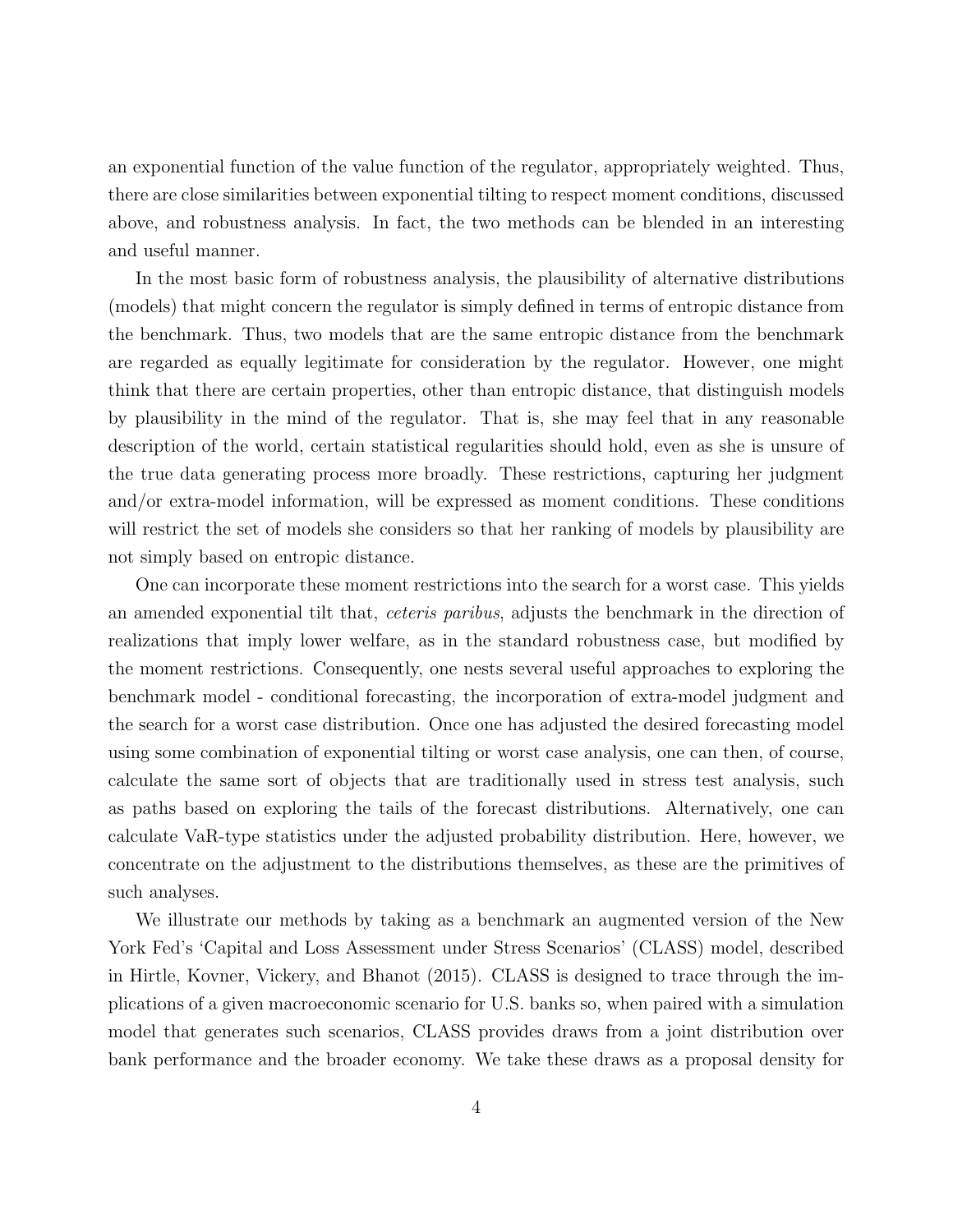our various tilts. Our results show that what constitutes the worst case model will differ according to the bank of interest due to variations in banks' exposures to different lines of business, which in turn load differently on macroeconomic conditions. We also show how imposing judgment to align the model's forecasts for the short rate with those obtained from the Survey of Primary Dealers will have different (possibly positive) implications for different banks. Finally, we explore the worst case model where we require it to satisfy restrictions on forecasts for the term structure, showing how this moderates the worst case.

In comparison with existing literature the worst case-type analysis is akin to that discussed in Breuer, Jandacka, Rheinberger, and Summer (2009) and, given our use of entropic measures of plausibility, to Breuer and Csiszr (2013), Glasserman and Xu (2014) and Glasserman and Xu (2013). Breuer and Csiszr (2013), however, concentrates on simplified loan-portfolio/credit-risk applications or employs linear-Gaussian approximations to implement their methods. In our case we work directly with an elaborate and realistic model of bank performance under stress and we eschew Linear-Gaussian approximations, illustrating how flexible the approach can be in working with draws from the benchmark and resampling/reweighting to obtain the worst case distribution. This is important as, in practice, different sections of a regulatory institution may be tasked with model development and simulation, while other sections may only receive simulations as input to their work. In addition, we explicitly blend the methodology with tilting to impose 'judgment' which will always be an important element of stress testing in practice.

Glasserman and Xu (2014) and Glasserman and Xu (2013) also explore robust tilts to forecast distributions, including those that impose expectations constraints as additional restrictions on plausibility. However, their work is again more theoretical and portfolio-oriented (rather than employing a practical example of an extended macro-stress testing model such as CLASS) and does not explore the usefulness of exponential tilting as an approach to introducing judgment in its own right, separate from any worst case analysis.

#### 2. Exponential Tilting

Models used by regulators and banks imply probability distributions over various objects of interest. These distributions are characterized by a set of moments (means, variances, correlations, etc.) that they imply. Suppose a regulator judges that certain moment restrictions should be respected by a model, where these moment restrictions reflect judgment about the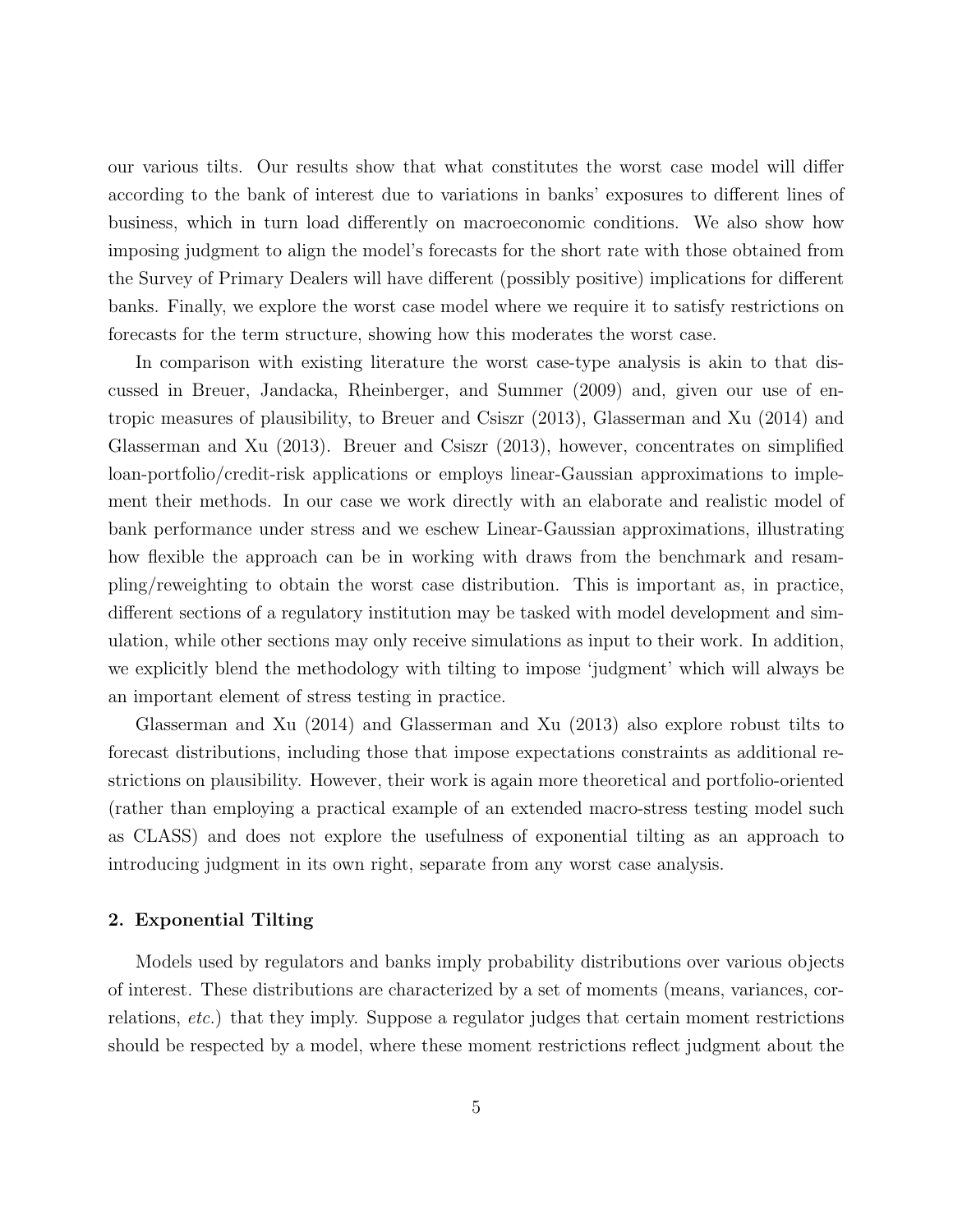nature of the economy or simply hunches that the regulator wishes to explore. Now suppose that the model a regulator possesses (perhaps based on historical data or provided by the regulated banks) does not initially satisfy these moment restrictions. For example, the regulator may feel that tail risks are underestimated or correlations among banks in a crisis are too low. Indeed, computational requirements may necessitate linearity and Gaussianity. Alternatively, perhaps the regulator is aware of a structural break but does not yet have sufficient data to re-specify and re-estimate an elaborate model.

In these situations, the regulator will want to adjust the probability distribution implied by her prevailing model so that it does satisfy the moment conditions. However, the regulator, realizing the dangers of working with an elaborate but misspecified model, will naturally want to do this in a way that incorporates the 'least' extra-model information, thus minimizing the manipulation of the distribution and retaining parsimony. Exponential tilting is a way to incorporate judgment in this disciplined way.

#### 2.1. Theory

Let X denote a (possibly vector valued) random variable with density function,  $\pi$ , under the regulator's 'benchmark' model. Let us express a desired moment restriction as

$$
E\left[g\left(X\right)\right] = 0\tag{1}
$$

where g is a vector valued function. We could choose  $X$  to be a sequence of target and state variables (or, in richer models, regimes and parameters). We concern ourselves with the case where this condition will not hold if the expectation is taken with respect to  $\pi$ . We seek, instead, the (unique) density,  $\pi^*$ , that a) exists, b) satisfies the moment conditions and c) is closest to  $\pi$  in the Kullback-Leibler sense. Formally, following the analysis of Robertson, Tallman, and Whiteman (2005), we solve the following problem

$$
\min_{\pi^*} \int \log \frac{\pi^* (X)}{\pi (X)} \pi^* (X) dX \tag{2}
$$

such that

$$
\int g(X)\,\pi^*(X)\,dX = 0\tag{3}
$$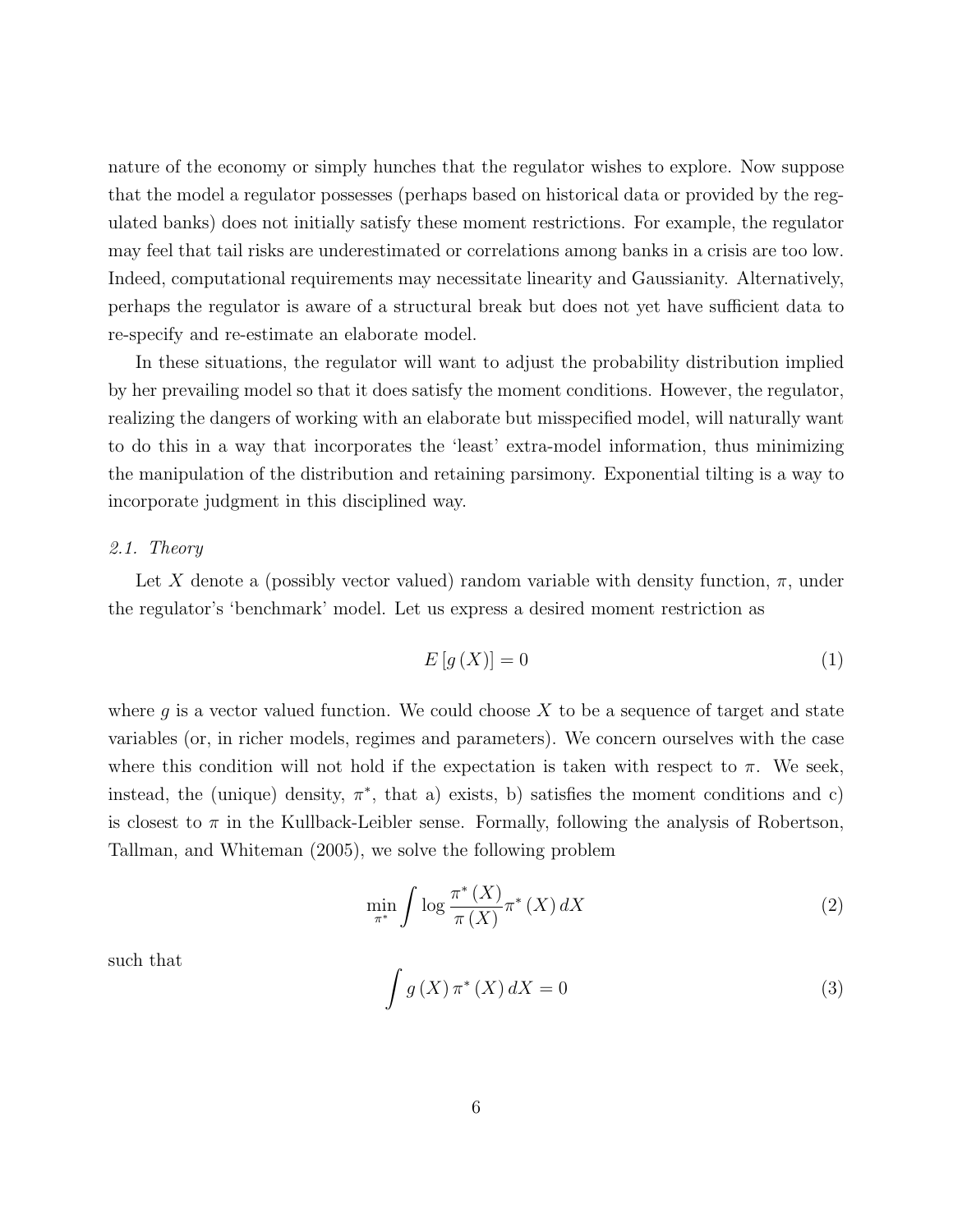which yields a solution,  $\pi^*$ , where

$$
\pi^*(X) \propto \pi(X) \exp\left\{\tau'g(X)\right\} \tag{4}
$$

for appropriate Lagrange multipliers,  $\tau$ , on the moment conditions. That is, we obtain an exponentially tilted distribution.

In the Gaussian case where only first and second moments are restricted by  $q$ , the tilt can be derived analytically and preserves Gaussianity. However, in more general cases, the method is implemented in terms of empirical approximations to the distributions in question. That is we use approximations that are given by a set of draws  ${X_i}_{i=1:N}$  and a set of corresponding weights,  $\{\pi_i\}_{i=1:N}$ , under the benchmark, and a different set of weights,  $\{\pi_i^*\}_{i=1:N}$ , under the tilted distribution. In general we will have  $\sum \pi_i g(X_i) \neq 0$  and we wish to construct tilted weights such that  $\sum \pi_i^* g(X_i) = 0$ . We do this by finding an appropriate vector of multipliers,  $\tau$  which solves

$$
\tau = \arg\min_{\tau} \sum_{i=1}^{N} \pi_i \exp\left\{\tau' g\left(X_i\right)\right\} \tag{5}
$$

and set

$$
\pi_{i}^{*} = \frac{\pi_{i} \exp \{ \tau' g\left(X_{i}\right) \}}{\sum_{j=1}^{N} \pi_{j} \exp \{ \tau' g\left(X_{j}\right) \}} \propto \pi_{i} \exp \{ \tau' g\left(X_{i}\right) \}
$$
\n
$$
(6)
$$

#### 2.2. Moment restrictions

One could make the desired moment conditions arbitrarily complicated. At one extreme, one could imagine a fully specified structural model, capturing infinitely many restrictions on various parameters and states. However, since we are concerned with contexts in which the regulator is facing substantial ambiguity, it is more realistic to envisage a more limited set of moments. We will concentrate on some simple conditions that allow us to construct a wide variety of useful tilts:

**Mean Restrictions** The moment restriction function to impose that X has mean,  $\mu$ , is

$$
g_1(X) \equiv X - \mu \tag{7}
$$

**Variance restrictions** In the case of a scalar random variable,  $X$ , whose mean is being restricted to be  $\mu$ , the moment restriction function to impose a certain variance, v upon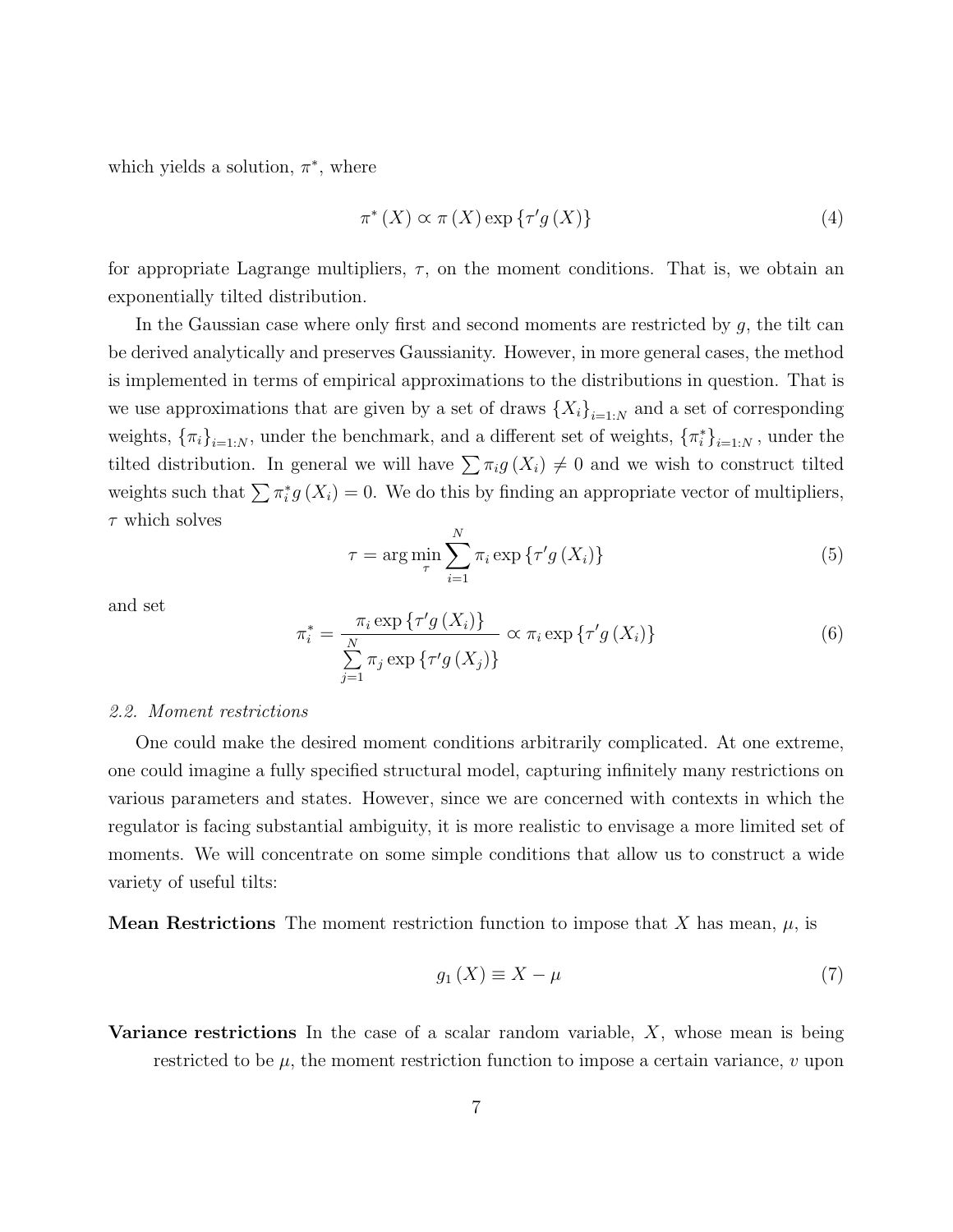it is

$$
g_2(X) \equiv (X - \mu)^2 - v \tag{8}
$$

where we note that without an associated mean restriction (unless in a linear Gaussian model) the interpretation of the restriction imposed by  $g_2$  may be misleading. In isolation, it simply imposes the requirement that squared deviations from 'some number',  $\mu$ , are equal to v in expectation. If  $\mu$  is not the expected value *after* the tilt then this will not restrict the variance as desired and, indeed, in the general case the squared deviation restriction in isolation will typically affect the mean.

**Percentile Restrictions** In the case of a scalar random variable,  $X$ , whose  $k^{th}$  percentile we wish to restrict to be  $\hat{X}_k$ , the moment restriction function is

$$
g_k(X) \equiv \frac{k}{100} - I\left(X \le \hat{X}_k\right) \tag{9}
$$

where  $I (cond)$  is the indicator function equal to unity if the condition, *cond*, is satisfied and zero otherwise.

Histogram Restrictions Given a histogram characterized by a collection of buckets and relative frequencies we can derive a vector valued moment restriction function by stacking scalar percentile restrictions.

#### 3. Robustness

In this section we lay out another approach to exploring misspecification in a benchmark model based on the robustness approach of Hansen and Sargent (2008). A robust agent (in our case, a regulator) is endowed with a 'benchmark' model but fears that it is misspecified. She is concerned that the world is actually described by a model that is similar to the benchmark but distorted in some way. The agent expresses her doubts of her model by considering alternative distributions that are distorted or 'twisted' versions of the distribution implied the benchmark. In order to explore the fragility of her model, the agent considers adverse distributions and balances the damage that an implicit misspecification would cause her, against the plausibility of the misspecification. The distribution that emerges from this problem is typically referred to as a 'worst case distribution' that encodes these concerns and allows insight into the fears that inform the agent.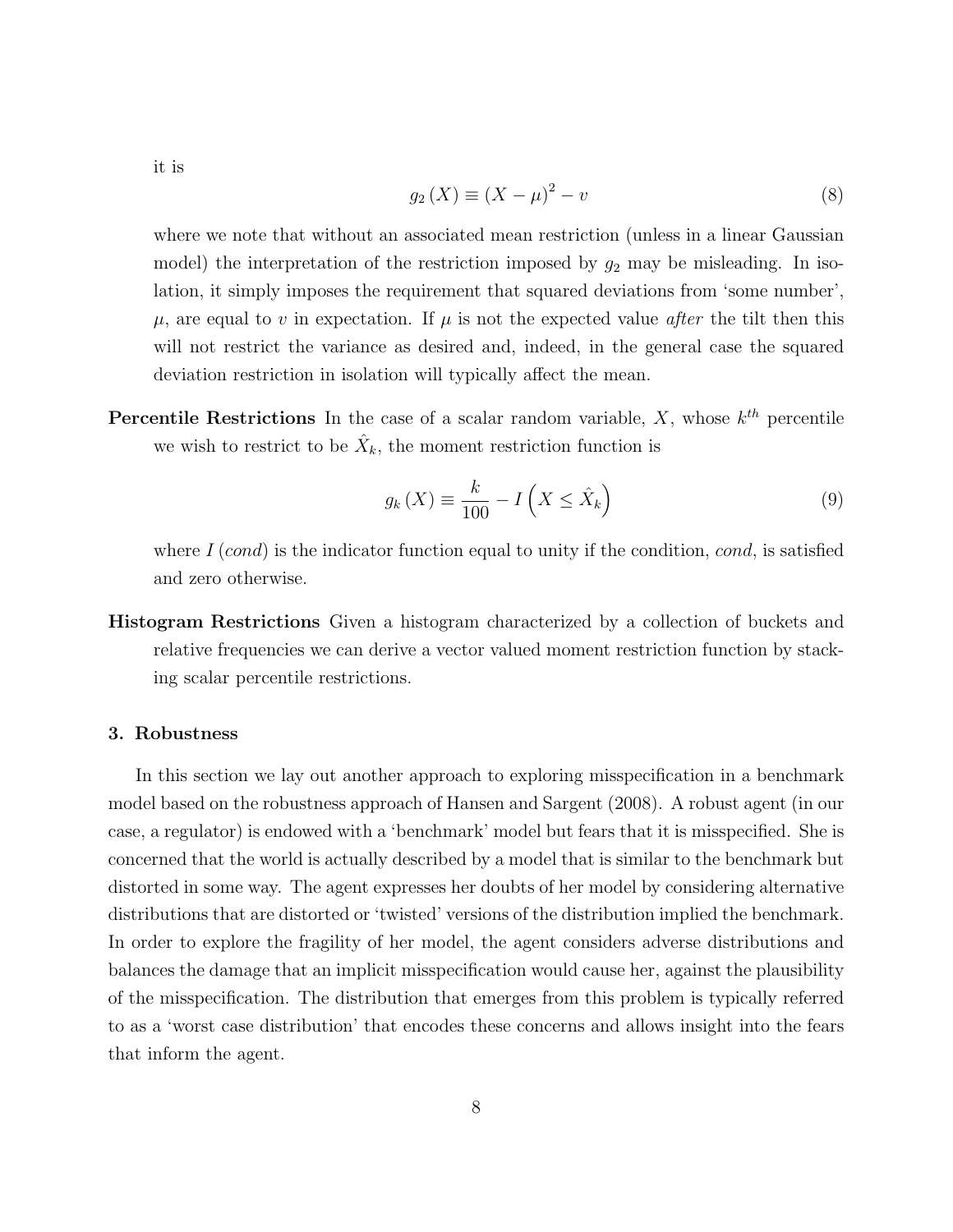The worst case distribution is a natural object of interest in the construction of stress tests in that it can be used to generate specific scenarios or to provide simulations that emphasize the dimensions in which the system (such as a collection of banks and their interaction with each-other and the wider economy) is particularly vulnerable (see, also, Breuer and Csiszr (2013) and Glasserman and Xu (2014) on similar points). We here lay out the abstract formalism of a robust decision problem before relating it specifically to our stress testing applications below.

#### 3.1. Standard robustness

An agent derives utility according to the realization of a random variable, X, and a function,  $v$ , that maps a realization of  $X$  into a payoff for the agent. The agent's 'benchmark' model implies a distribution for  $X$ ,  $\pi$ . Were the agent to fully trust this model, she would evaluate her welfare on the basis of expected utility. However, the agent distrusts her model and evaluates welfare using a pessimistic twist to  $\pi$ . The twist is captured by a likelihoodratio, m, with respect to which the agent minimizes her expected payoff, under the twisted measure. This minimization is subject to a penalty for twisting the benchmark distribution, controlled by  $\theta$  and related to the relative entropy of the twisted distribution to the benchmark

$$
W = \min_{m} \overbrace{\int v(X) m(X) \pi(X) dX}_{\text{Relative Entropy}} + \theta \underbrace{\int m(X) \log(m(X)) \pi(X) dX}_{\text{Relative Entropy}} \tag{10}
$$

$$
1 = \int m(X) \pi(X) dX \tag{11}
$$

$$
m \geq 0 \tag{12}
$$

$$
m < \infty \tag{13}
$$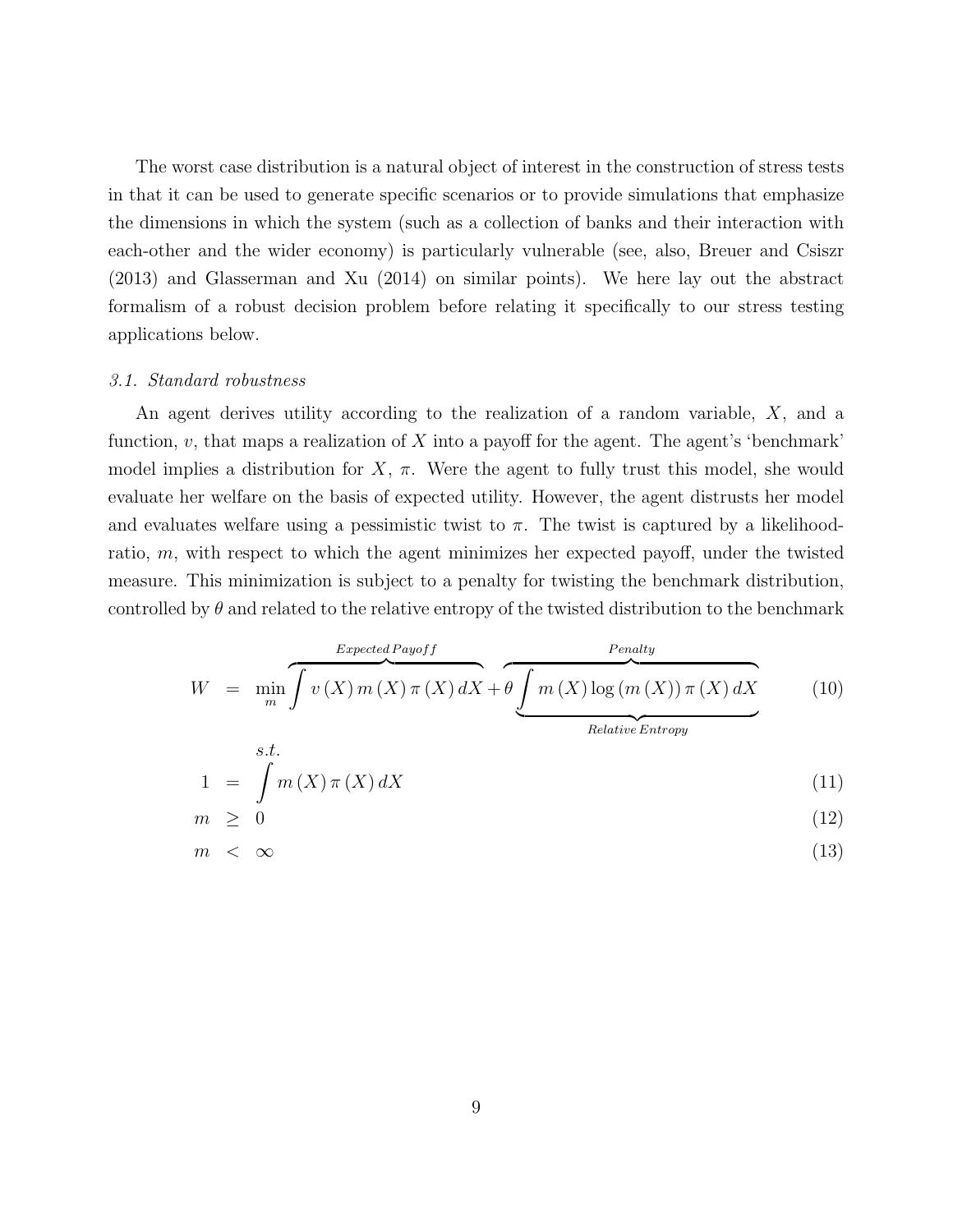Clearly, we can re-express the problem in terms of a minimization with respect to an alternative distribution,  $\pi^*$ 

$$
W = \min_{\pi^*} E_{\pi^*} \left[ v \left( X \right) \right] + \theta K L \left( \pi, \pi^* \right) \tag{14}
$$

$$
1 = \int_{-\pi}^{\pi} \pi^*(X) dX \tag{15}
$$

$$
\pi^* \quad \geq \quad 0 \tag{16}
$$

$$
\pi^* \prec \prec \pi \tag{17}
$$

where  $KL(\cdot, \cdot)$  is the Kullback-Leibler (KL) distance between distributions (we will use relative entropy and KL interchangeably). Solving problem (10) yields a particular minimizing likelihood ratio o

$$
m^*(X) = \frac{\exp\left\{-\frac{v(X)}{\theta}\right\}}{E\left[\exp\left\{-\frac{v(X)}{\theta}\right\}\right]}
$$
(18)

The degree of robustness is controlled by the penalty parameter,  $\theta > 0$ , that enters the objective by multiplying the conditional relative entropy associated with a given distortion. The penalty reflects the intuition that the agent considers models that, although different, are somehow 'near' the benchmark. Thus, a particular  $m$  that might imply an extremely pessimistic evaluation of welfare may not solve the minimization problem, due to it implying an excessive relative entropy penalty.

#### 3.2. Tilted robustness

In a 'tilted robustness' problem the agent solves a similar problem to (10) but it is augmented by the presence of a constraint requiring the worst case distribution to respect moment conditions captured by the function, g.

$$
W = \min_{m} \int m(X) v(X) \pi(X) dX + \theta \int m(X) \log(m(X)) \pi(X) dX
$$
\n
$$
1 = \int m(X) \pi(X) dX
$$
\n
$$
0 = \int m(X) \pi(X) g(X) dX
$$
\n(20)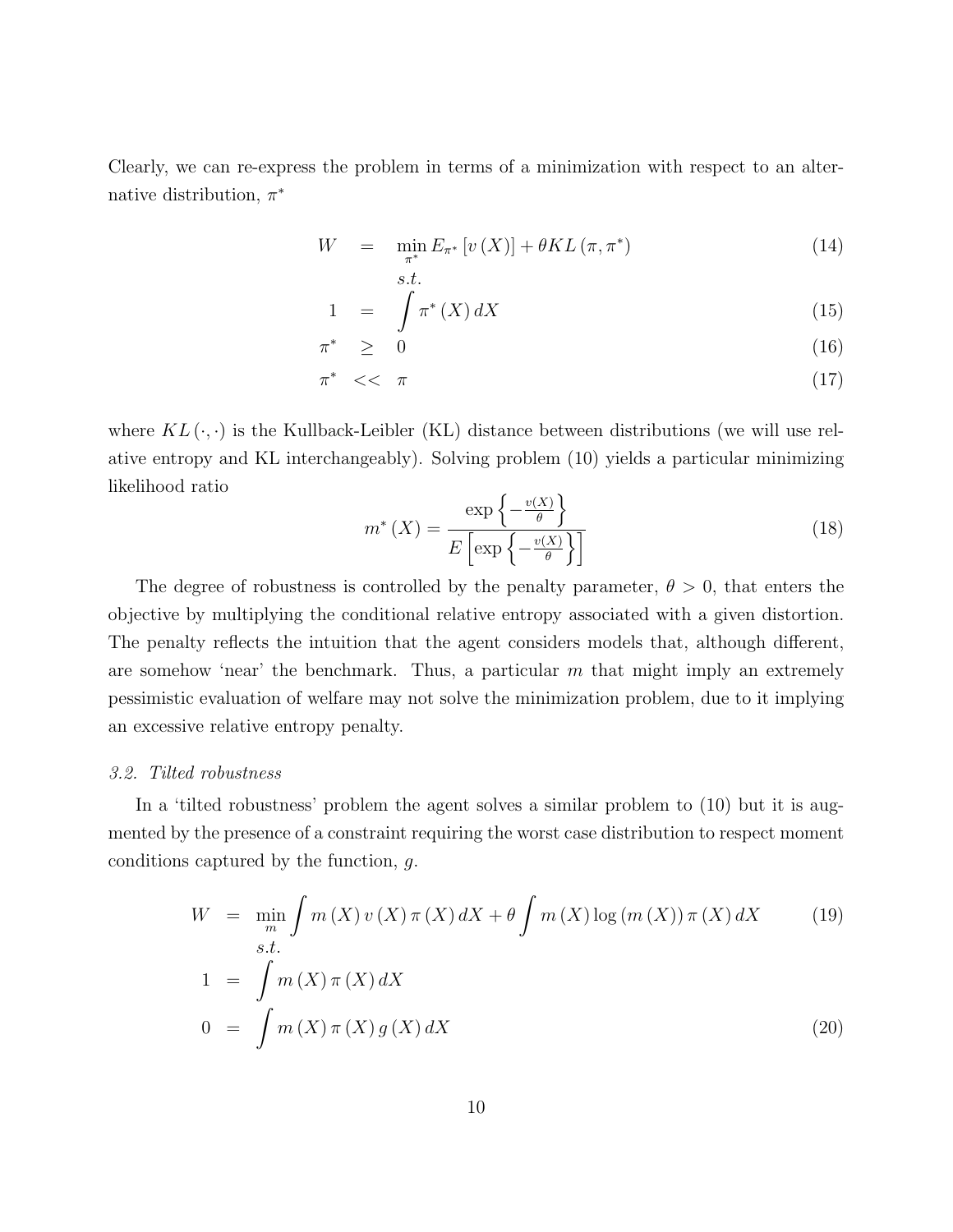Solving problem 19 yields another particular minimizing likelihood ratio

$$
m^*(X) = \frac{\exp\left\{-\frac{v(X) - \varphi^*g(X)}{\theta}\right\}}{E\left[\exp\left\{-\frac{v(X) - \varphi^*g(X)}{\theta}\right\}\right]}
$$
(21)

where  $\varphi^*$  is the Lagrange multiplier on the constraint (20) at the solution. This change in measure is similar to the familiar exponential tilt obtained under the standard robustness approach,  $m_{RC}^*(X) \propto \exp\left\{-\frac{v(X)}{\theta}\right\}$  $\left\{\frac{X}{\theta}\right\}$ , but differs due to the presence of the moment restrictions that the tilted distribution must satisfy. For further more formal analysis of these points, we refer the reader to Petersen, James, and Dupuis (2000) and Glasserman and Xu (2014).<sup>3</sup>

Intuitively, while the agent acknowledges enormous uncertainty over the true data generating process, she implicitly regards certain aspects of the world as well understood or worth exploring specifically, as captured by the moment conditions. The plausibility of alternative models (distributions) are no longer simply characterized by relative entropy, as in standard robustness, but the ranking of models' plausibility also depends on their satisfying certain conditions.

#### 4. Application: The CLASS Model

To illustrate these methods we make use of the 'Capital and Loss Assessment under Stress Scenarios' (CLASS) model, developed at the New York Fed (Hirtle, Kovner, Vickery, and Bhanot (2015)). The CLASS model is a top-down framework for examining the implications of macroeconomic scenarios for U.S. banks. It is top-down in the sense that, rather than building the assessment up from granular loan- or position-level regulatory data, it is based on publicly available data on components of bank performance aggregated at the business line level. These components are related to macroeconomic and financial variables via a set of econometric models, comprising regressions of components of bank income, expense and loan performance, combined with assumptions about provisioning, dividends, asset growth and other factors. For a given scenario one can then generate a projection for bank performance - at the level of each individual bank - which can be aggregated to a system-wide measure of

<sup>3</sup>There are also interesting parallels to Kwon and Miao (2013) and Hansen and Sargent (2012) where decisions over the knowledge of a true model by a private sector can lead to restrictions on the worst case envisaged by a robust policymaker.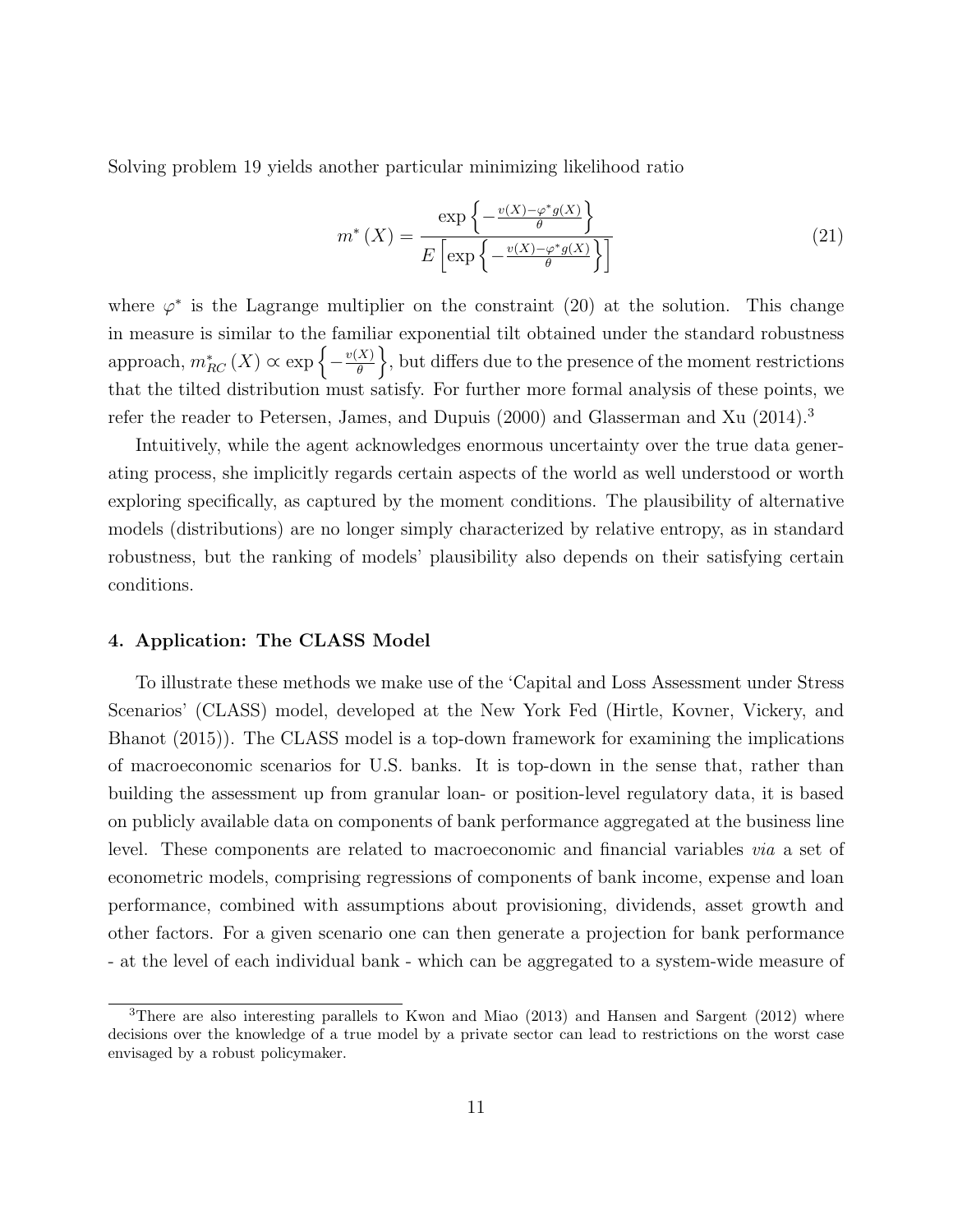capital adequacy and other variables of interest. For further details of CLASS, including the regression specifications, we refer the reader to Hirtle, Kovner, Vickery, and Bhanot (2015).

Hirtle et al. show that the more granular and intensive DFAST/CCAR models yield projections for components of income and loss that are highly correlated with those from the CLASS model. Given the far greater simplicity of CLASS, this is a significant achievement. We therefore take the CLASS model as a reasonable and manageable model for capturing the connection between banks and the macroeconomy. Nevertheless, it is clearly a simplification and surely (unavoidably) misspecified in known and unknown dimensions. Thus it is a natural basis for the sort of benchmark model to which tilting could apply.

#### 4.1. Data generating process

The variables constituting the underlying macroeconomic scenarios used in CLASS are: the term spread, stock market returns, real and nominal GDP growth, the change in the unemployment rate, the short rate, the level and change of the corporate bond spread, the change in the 10-year Treasury yield and house and commercial real estate price growth. These variables are augmented through non-linear transformations. Specifically, regression slopes for the change in the corporate spread and the property indices are allowed to differ according to the sign of the changes. The regressions relating these factors to banks' income also allow an interaction between the change in the corporate spread and a bank's ratio of 'risky' AFS assets.

Hirtle *et al.* consider a single scenario. However, for our purposes it is necessary to augment the CLASS framework with a simulation model to draw multiple scenario realizations. This model will define a proposal density for the importance sampling implicit in our tilts. As it is, CLASS simply maps from a given scenario to its outcome variables and does not comprise a data generating process for that scenario.

In order to construct a proposal density, we estimate a first order vector autoregression (VAR) in 'core' macroeconomic variables: real GDP growth, the change in the unemployment rate, the short rate, the term spread and inflation. We then independently regress the remaining 'financial' variables of interest (stock market growth, corporate spreads and house and commercial real estate price growth) on these core variables, including a lagged dependent variable in each regression. Then, in order to simulate realizations of the CLASS scenario variables we simulate the VAR for  $t = 1 : n_{hor}$  periods,  $n_{Prop}$  times (with  $t = 0$  being 2015Q1)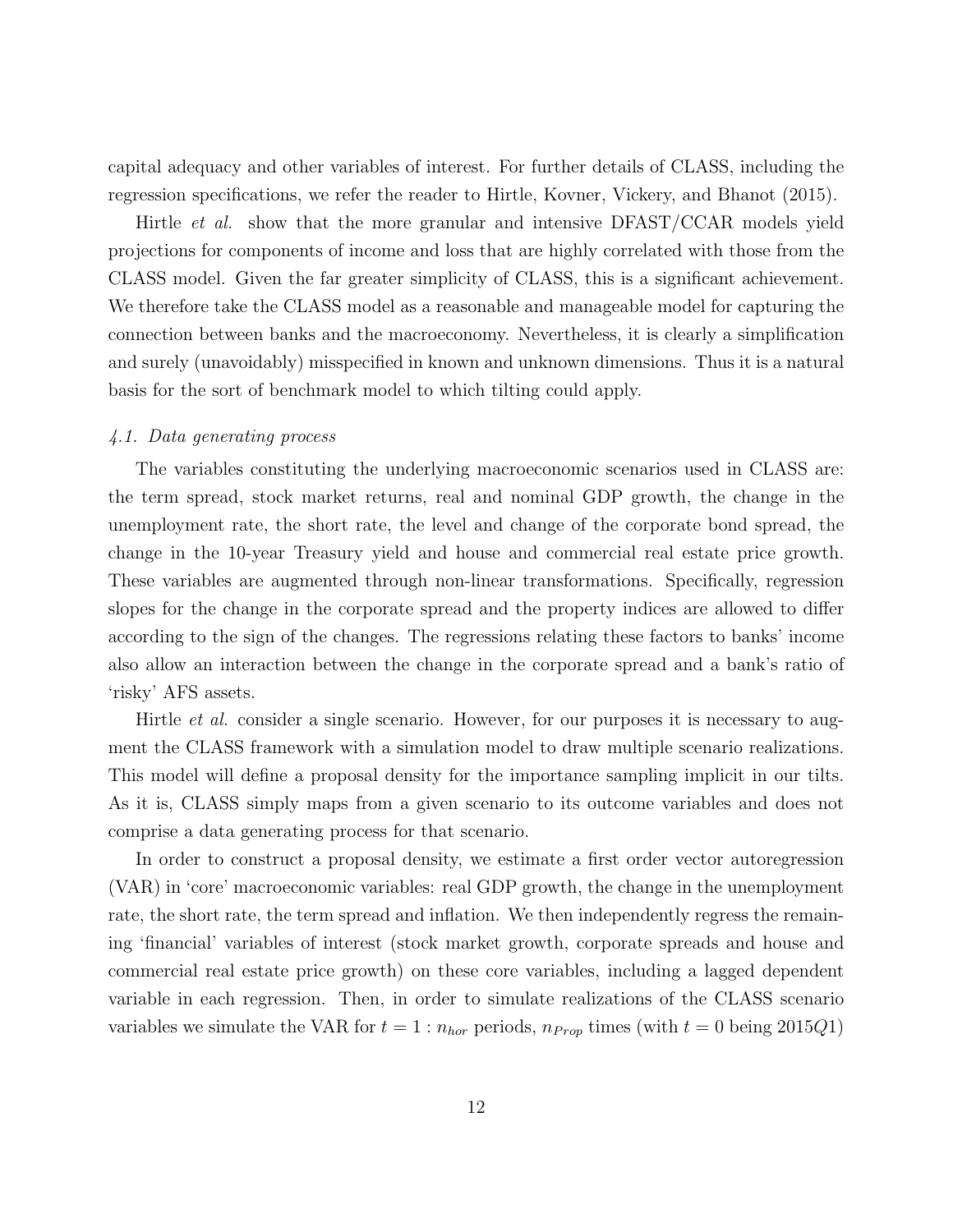and then apply the financial variable regressions.<sup>4</sup>

With regard to the short rate we account for the zero lower bound (ZLB) by first replacing the three month T-bill rate used in CLASS with the shadow rate measure of Wu and Xia  $(2016)$ , and then estimate the VAR.<sup>5</sup> Over the following periods, Wu and Xia argue that the variable captures the stance of policy while unconventional methods were being implemented.<sup>6</sup> Our regressions of the financial variables include the *shadow* rate as an independent variable. However, since the CLASS regressions do not make use of the shadow rate concept, we impose non-negativity on our simulated short rate paths. In addition, whenever we construct or simulate term spreads or implied changes in 10-year yields (from changes in the term spread and the short rate), we respect the ZLB.

Our aim is to avoid over-fitting by invoking a fairly standard small scale VAR and relating the somewhat less standard 'financial' variables to the core variables in a simple manner. There are significant caveats to our simple approach but since our model is explicitly intended only to be an initial proposal density that can be adjusted with judgment or to reveal the most damaging types of plausible misspecification, we regard it as a useful illustration. Our framework is arguably pertinent to the type of 'satellite' models used in policy institutions where individual departments have independently estimated partial models that then must be combined to generate an overall simulation.

#### 4.2. A measure of welfare

For the tilts involving robustness, we must associate a value from the perspective of the regulator with any given draw from the benchmark. Following Hirtle *et al* we will define the input to the regulator's value function to be the minimum tier 1 common equity ratio (tier 1 common equity over risk weighted assets) over the forecast horizon. That value is then mapped to a welfare index using the following form:

$$
v(x) = (\alpha + (1 - 2\alpha) (x < \bar{x})) (x - xbar)^p
$$

<sup>4</sup> Inflation is not a variable included in the class scenarios but we include it in the VAR nevertheless. We also note that some of the variables included in CLASS, such as changes in the corporate spread or changes in the ten year yield are pinned down deterministically given values of the other variables, such as the short rate and the term and corporate spreads. Finally, we use the fitted values from the financial variable regressions, rather than also drawing regression disturbances.

<sup>&</sup>lt;sup>5</sup>Over most of the sample, the difference between these two series is minor but the shadow rate passes below the ZLB in 2009.

 $6$ We ignore the fact that the Wu and Xia shadow rate is subject to estimation error in what follows.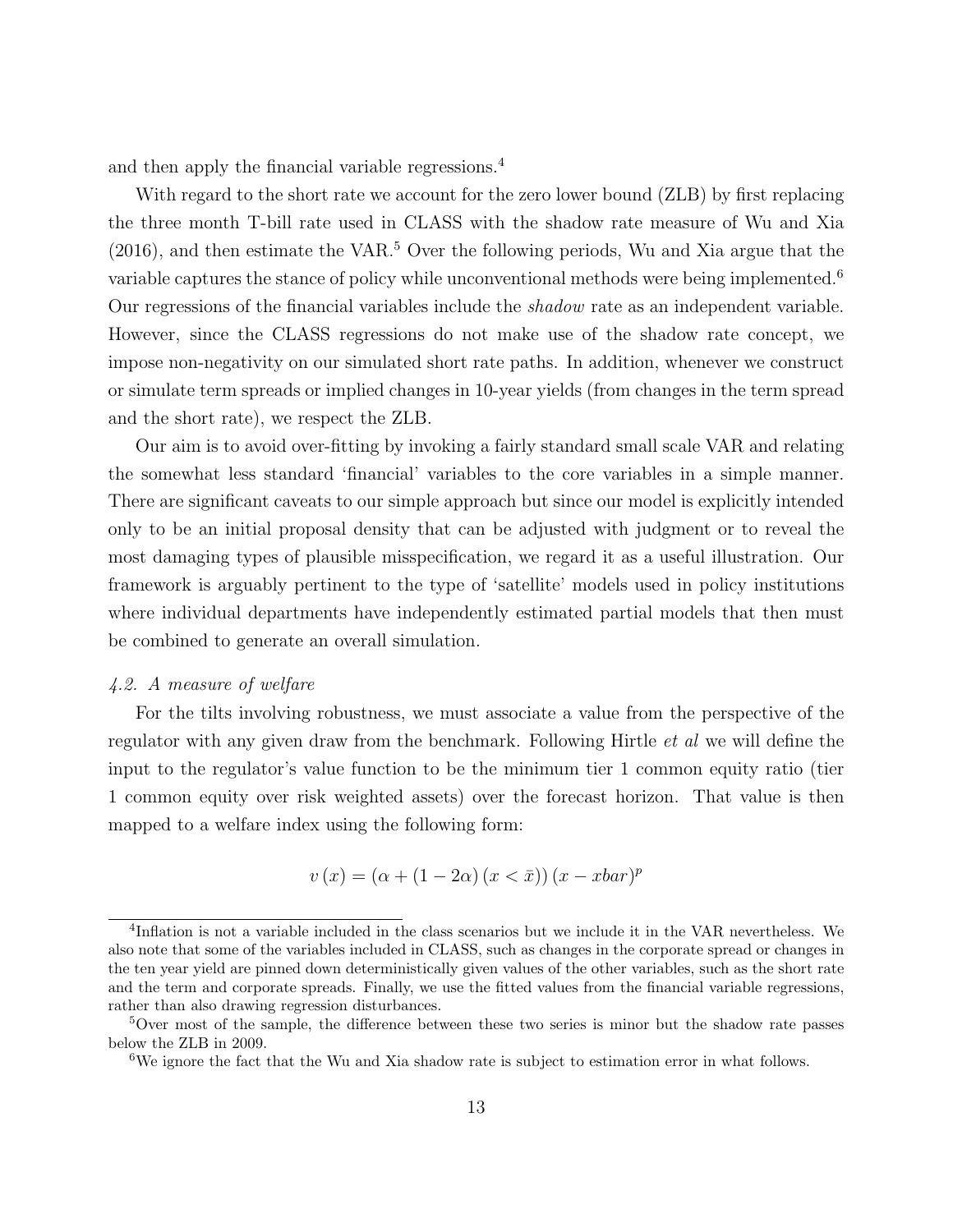We set  $\bar{x}$  to be 10% and  $\alpha$  to be 0.2. In fact, for simplicity  $p = 1$  so that the regulator's index of welfare is increasing in the capital ratio,  $x$  and, locally, welfare varies linearly in the deviation from  $\bar{x}$  but is steeper below than above. The differing slopes of the function either side of  $\bar{x}$  are intended to capture the idea that capital ratios falling below this schedule are treated more severely than surpluses of the same magnitude.<sup>7</sup>

A useful feature of our approach is that what constitutes the worst case distribution under the robustness approach will depend on what variables the regulator cares about. That is, if the regulator's welfare is sensitive to the performance of the aggregate financial system then the scenarios generated from the worst case will be systemically damaging. If, however, the regulator's value function is defined with respect to the performance of a particular bank or group of banks, then the worst case will be different, reflecting the different vulnerabilities. Therefore, if desired, one can easily tune scenarios to particular concerns, rather than constructing a 'one size fits all' scenario or model. This is relevant for cross checking bankspecific scenarios volunteered by banks themselves, as in the 'reverse stress testing' elements of Dodd-Frank reforms.<sup>8</sup>

In our robustness applications it is instructive to report scenarios and tilts associated with particular 'banks'. We use inverted commas, as our banks will be artificially constructed to represent certain classes of institution, rather than being individual banks observed in reality. Specifically, weighted by relative total assets, we construct a 'CCAR' bank from financial data of those U.S. institutions involved in CCAR at the point when CLASS was first constructed, a 'Small CCAR' bank from the five smallest CCAR banks (by 2015Q1 total assets) and an 'Investment Bank', which combines information for Goldman Sachs and Morgan Stanley.<sup>9</sup>

The regressions underpinning the CLASS model are estimated by a particular pooling method, weighting banks in terms of their sizes, to obtain a set of regression coefficients that are common across banks. These coefficients typically relate the CLASS scenario variables to

<sup>7</sup>Of course, some might argue that this function should be non-monotonic, reflecting the fact that there is some internal maximally desirable capital ratio from the regulator's perspective. However, local to the range of ratios discussed in practice, monotonicity is a reasonable assumption.

<sup>8</sup>Pritsker (2013) argues in favor of tuning stress scenarios to bank exposures although also see Hirtle, Schuermann, and Stiroh (2009) for concerns for consistency that arose when banks were allowed to posit certain scenarios in the initial SCAP framework.

<sup>9</sup>The 'CCAR' banks in our set exclude Deutsche Bank Trust Corporation, TD Group US Holdings LLC and BancWest Coroporation. The 'small' CCAR banks are taken to be: Zions Bancorporation, Huntingdon Bancshares Incorporated, Comerica Incorporated, Discover Financial Servics and BBVA Compass Bancshares, Inc.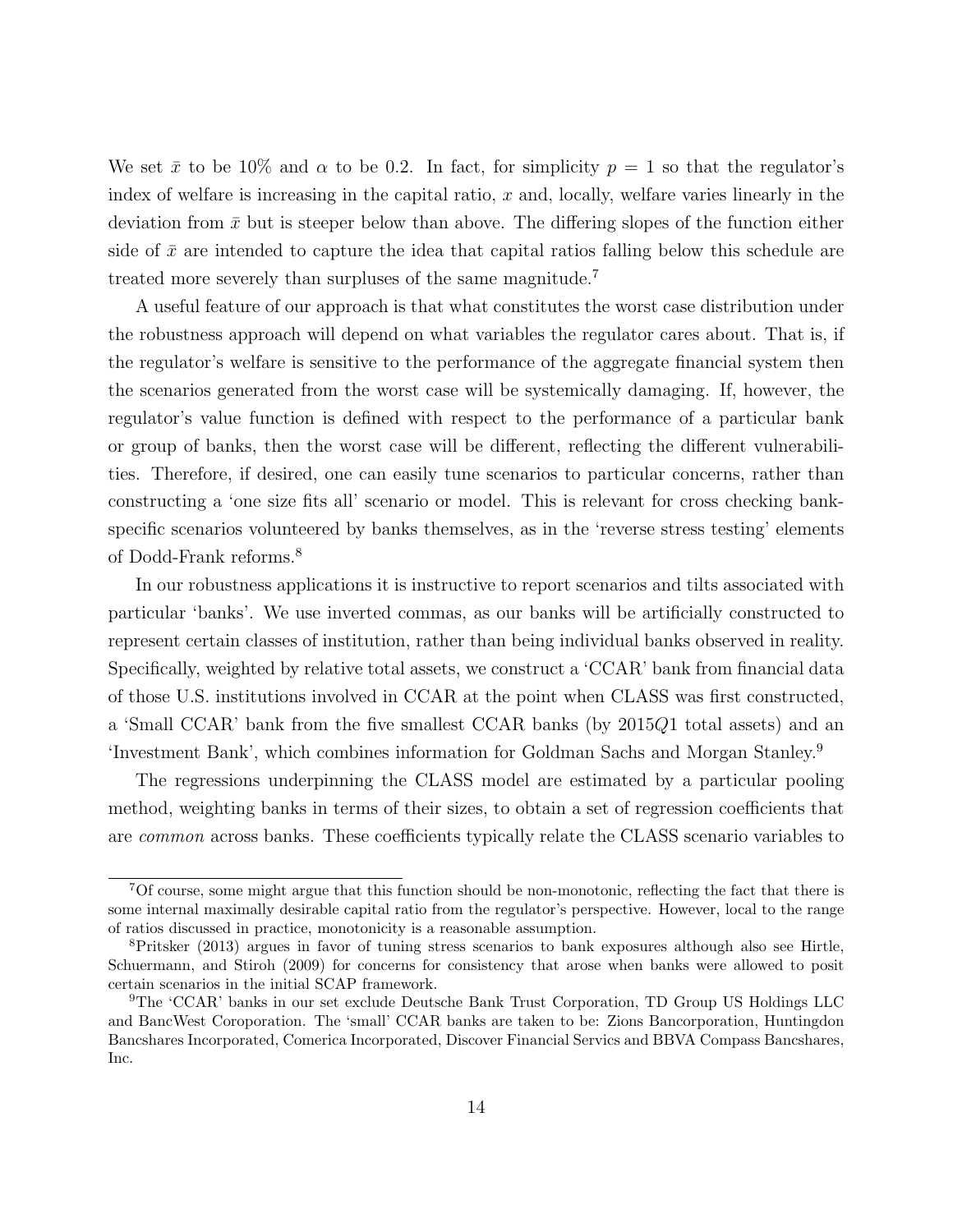a 'ratio', which is a flow normalized by some measure of scale. For example, CLASS contains a regression for the net C&I chargeoff rate given by C&I net charge-offs (flow) divided by total C&I loans (scale). To map from a scenario to a flow, which is necessary to calculate net income and, ultimately, capital, one must unwind the scaling by multiplying through by the projected scale variable (the amount of C&I loans over the forecast period, in our example).

Banks differ according to the value of the scale measures prevailing at the start of the forecast horizon and in their initial levels of capital. Further, they differ in the initial values of the ratios of interest, which is relevant as the CLASS regressions incorporate autoregressive elements. These differences underpin the heterogeneity in the implications of a given scenario for different banks' capital ratios. For a given flow of income, initial capital positions will clearly induce different projections for capital going forward. Similarly, if one bank makes a disproportionately large number of C&I loans then the overall implications of a scenario will differ from other banks, even though it is predicted that *for any given value of loans* there should be the same effect.

Our choice of banks should not be over-interpreted - it is guided primarily by the fact that they illustrate how different worst cases may emerge for different institutions. The CCAR group is of broad interest and is a natural starting point. Within that class of institutions, it is natural to think of the two institutions with 'investment banking' lineage as worthy of separate analysis. It is also natural to think that some of the smaller institutions may have different business models that could lead to interesting insights. Nevertheless, we should emphasize that these results do not represent the Federal Reserve's assessment of the institutions' vulnerabilities and are not part of the official stress testing program.

All the information underpinning the model is public but we choose not to work with individual institutions. Even if we were to use individual institutions' it would only be in a very limited sense. The results can to some extent be related to the constituent 'firms' because we do make use of the initial capital levels and relative scale of the various business lines considered at each, as of 2015Q1. However, these are very rough and incomplete characterizations of the banks' business models. In reality they also differ in how they would respond to unfolding scenarios so the common regression coefficients assumed in CLASS are misspecified (even if they were correctly specified 'in sample' which is unlikely). Further more, banks might also adapt their business models so that our assumed scaling projections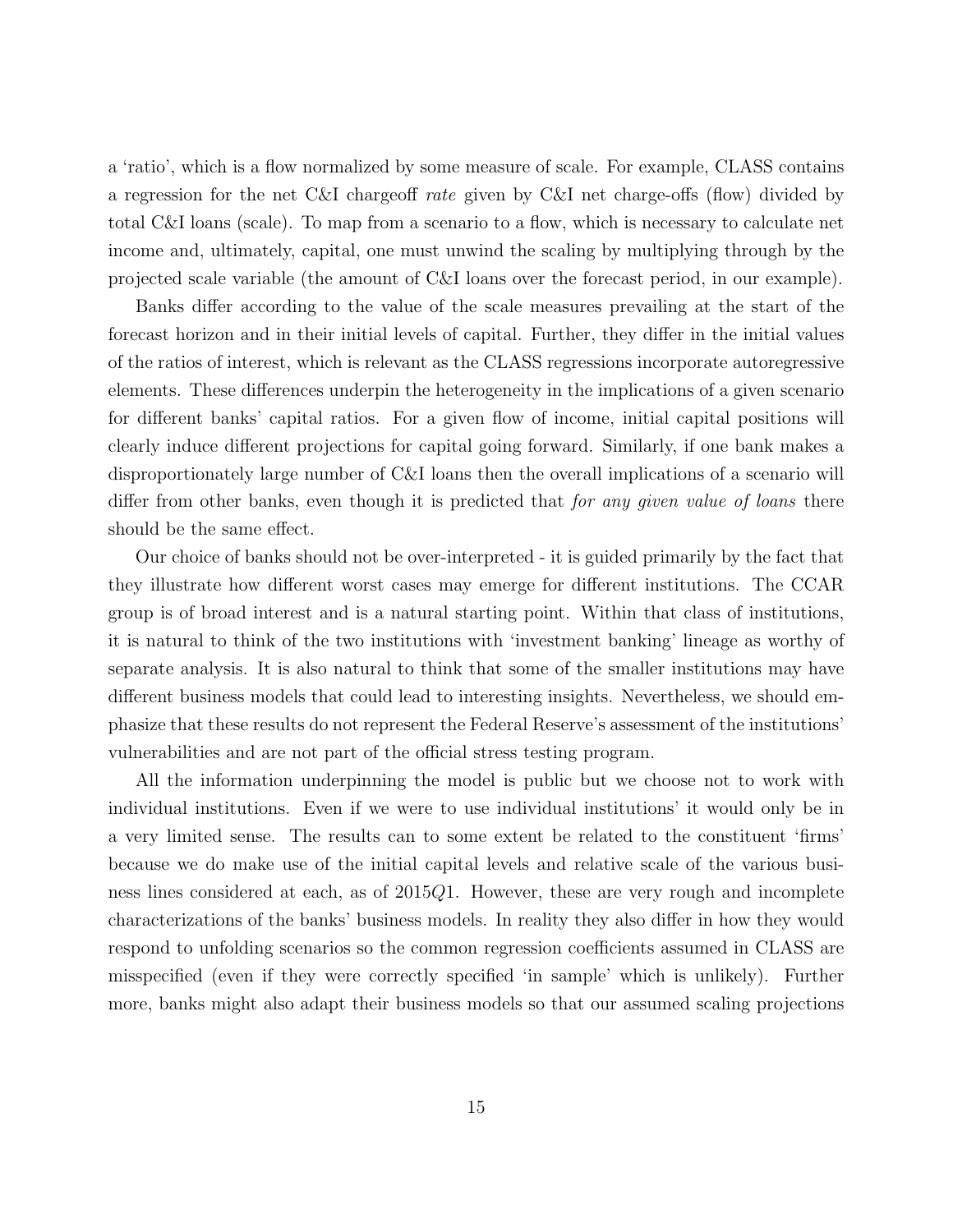will also be misspecified.<sup>10,11</sup> Finally, while the CLASS model's results correlates well with those of the CCAR analysis, that is not to say at the level of any given bank the results will be a reliable indication of what the full CCAR analysis would imply. Nevertheless, some interesting insights can be gleaned and the application is useful for our purposes.

#### 5. Results

In this section we discuss the numerical results of our analysis - illustrating each of our methods in turn. We begin with a simple application of exponential tilting before using standard and tilted robustness to seek out 'stress'. We refer to the CCAR composite bank as CCAR-B, below, the investment bank composite as IB-B and the 'smaller' CCAR banks composite as CCAR-SB.

#### 5.1. Exponential tilting

It is often of interest to take market participants' opinions into account as an alternative view of the state of the economy. Thus, we consider incorporating information from the 2015Q1 Survey of Primary Dealers.<sup>12</sup> Specifically we impose the distribution of the short rate at the end of 2015 to be in-line with the histogram implied by answers to question  $2(e)$  of the survey, which asks for dealers' percent chance of the rate falling in certain ranges.

The impact of the tilt on the distribution of the short rate at the end of 2015 is illustrated in figure 1. Clearly, incorporating the information from the SPD makes a substantial difference to the distribution as the benchmark implies a very low rate (primarily capturing a late 'liftoff' from the ZLB), whereas the dealers envisaged a swifter normalization. Given the simplicity of the benchmark model and the importance of soft information in the historically unprecedented normalization period, it seems natural to incorporate the dealers' opinions

 $10$ We assume a constant growth rate in assets and loans, as in Hirtle *et al* 

 $11$ To be sure, the aim of CLASS was not to provide precise *bank specific* projections but, instead, to generate projections that could be reliably aggregated to reveal timely insights into the broader financial system. As noted earlier, in comparison with the projections of income from the richer CCAR models, CLASS performs very well. In addition, we will be working with a simplified version of the model, based on tables 1 and 2 in the appendix of Hirtle, Kovner, Vickery, and Bhanot (2015), but omitting certain judgmental adjustments made within the implementation of the model for more practical applications and also simplifying the treatment of the connection between charge-offs and provisions (we assume net charge-offs are equal to provisions - see the CLASS working paper for more details of the different possible assumptions).

<sup>12</sup>See https://www.newyorkfed.org/markets/primarydealer survey questions.html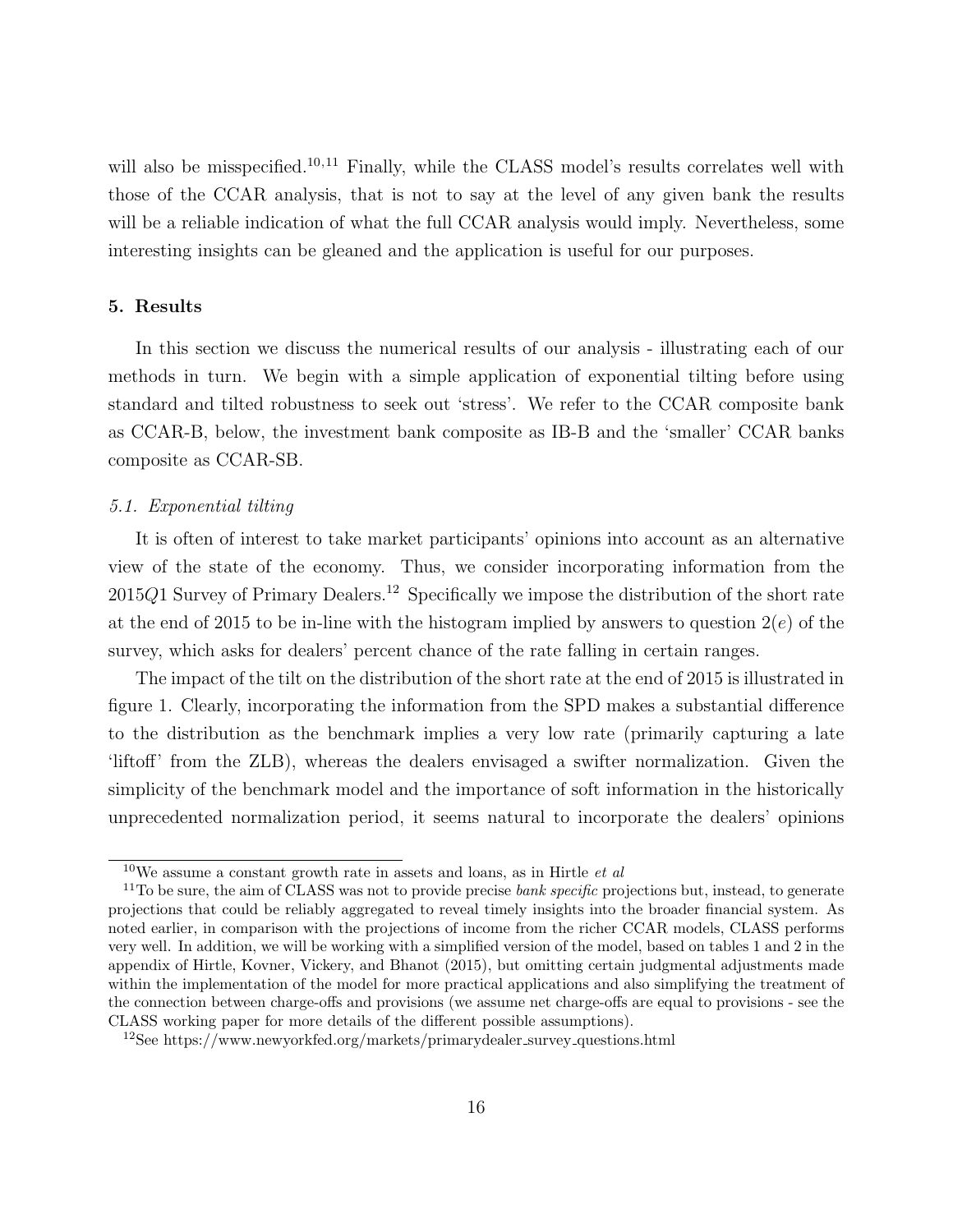and override the benchmark in this dimension if one is to use the benchmark for probabilistic modeling of bank vulnerabilities.

The short rate distribution implicit in figure 1 is not the only dimension in which the tilt is manifest. In figure 2 we illustrate how the mean paths over the CLASS scenario variables differ, relative to the benchmark.<sup>13</sup> Setting aside the higher levels of the short-rate, we also observe that the tilted scenarios are associated with higher growth, lower unemployment and higher inflation. The impact on asset prices is more nuanced. There is little impact on the mean path of the stock market although there appears to be a slight near term boost and credit spreads are lower (as is the term spread). Interestingly, while commercial property prices also are higher than in the benchmark, house prices initially track and then 'underperform' the benchmark.

Recalling that the tilt stays as close as possible to the benchmark subject to the moment conditions, what these results seem to suggest is that the benchmark quite strongly associates periods of increasing short rates with expansionary conditions, with some sort of 'Taylor rule' association at play in the data. Thus, since the primary dealers envisaged a higher short rate in the near term, it is to be expected that the aggregate 'macro' variables should be tilted towards firmer realizations. It is also interesting that two asset classes highly sensitive to interest rate news - the stock market and house prices - seem to be somewhat damped. Apparently, the association of stronger economic conditions with better cashflow news seems to cancel out the discount rate effect for the stock market - though a full structural interpretation of these tilts is somewhat difficult.

Banks typically lend long and borrow short - as reflected in a positive loading of net interest margins on the term spread in the CLASS model equations - so the decline in the term spread, all else equal, is a negative for bank performance under the benchmark. House price returns enter positively (negatively) in PPNR (charge-off) regresssions. Thus, there are some offsetting effects of this particular tilt, to be set against the benefits for bank performance of the apparently greater weight placed on a stronger aggregate economic environment under the tilt. Given these offsetting patterns, it is perhaps unsurprising that the mean paths for the tier 1 capital ratio under the tilt are not hugely changed (in fact they are  $higher$ ) relative

<sup>&</sup>lt;sup>13</sup>Note that we convert the unemployment growth scenarios into the implied path for the level of unemployment and only report the short rate and term spread rather than the ten year yield and the its changes. As mentioned above, we also report inflation, as it is included in the benchmark VAR, despite not being a CLASS scenario variable.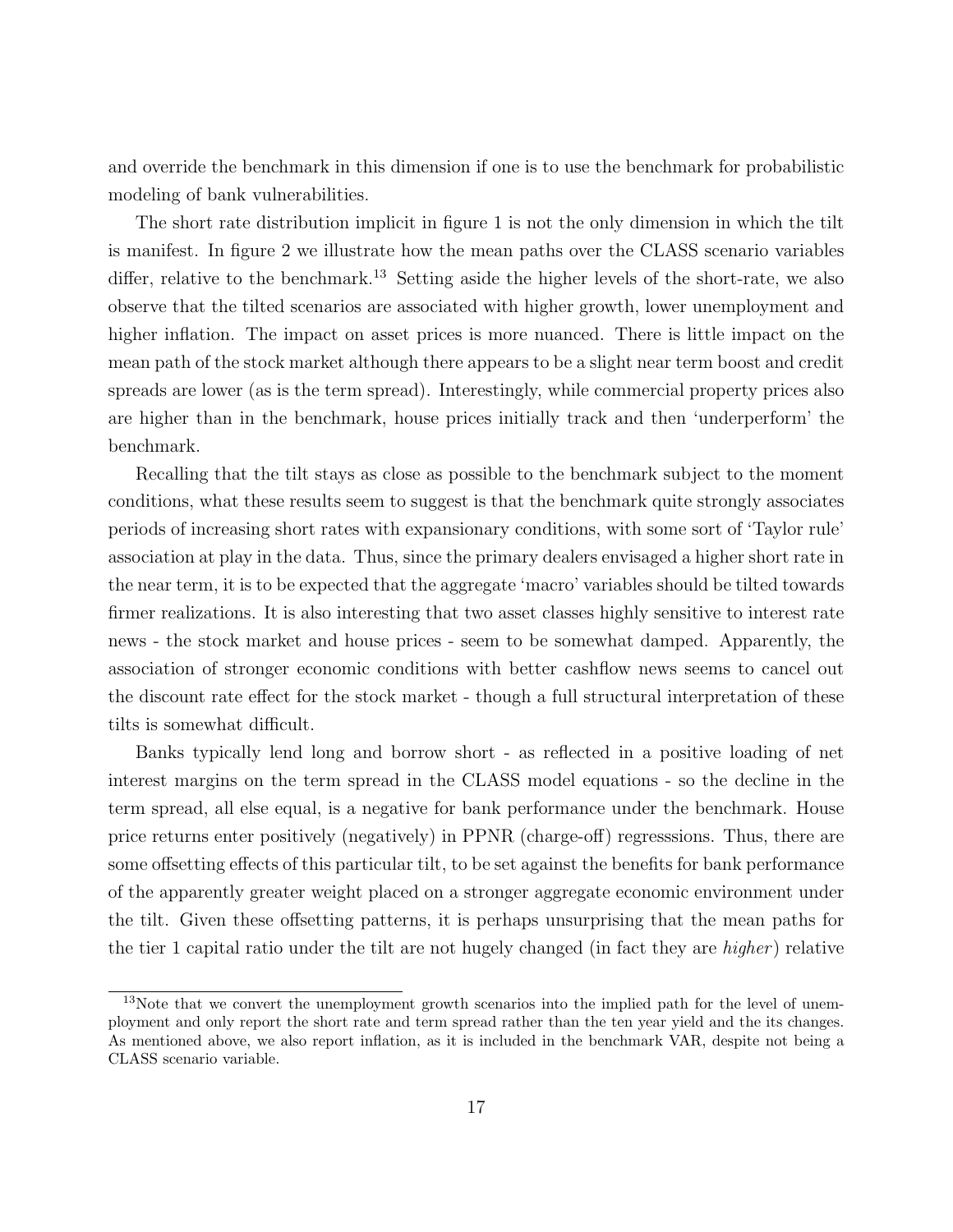to the benchmark, as shown in figure 3. Thus, it turns out that this tilt is not so much about increasing the 'stress' to the banking system but more a question of 'improving' the model so that if risk based-analysis is undertaken, such as for a VaR analysis, the model has certain pathological tendencies (the very slow normalization) corrected.<sup>14</sup>

#### 5.2. Robustness - Bank specific

We now turn to a systematic search for damaging misspecifications, as captured by the worst case distribution generated by standard robustness analysis.

#### 5.2.1. The degree of robustness

We fix the level of  $\theta$  to be such that the KL distance between the benchmark and worst case distribution is common across banks, to enhance comparability. This might be desirable in practice if the regulator has a deep preference for how extreme the worst case should be and wishes it to be uniform across banks. The precise degree of robustness in our case is not so important as it can be easily varied according to the desired application. In our case, we set  $\theta$  such that the mean paths for the unemployment rate reach approximately 6 − 7% at the end of the projection horizon, in comparison with 5% under the benchmark. This is a large enough deviation to illustrate our methods and also comparable to the peak level reached under the 2016 CCAR 'adverse' scenario, though the nature of the CCAR projections is however, different from ours.

An alternative to fixing the K-L distance is to use a common  $\theta$  across banks, thereby penalizing entropic deviations uniformly. To gain intuition for this approach, consider that the distribution over capital ratios is pinned down by the known bank-specific initial conditions, the deterministic mapping from scenario variables to the components of net income that feed through to the capital ratios and the distribution over scenario variables, which is common across banks. Consequently, for any candidate tilted distribution being compared, the value of the penalty term in the minimization problem will be the same across banks. Thus, if the worst case distribution differs across banks it is because of the different exposures each bank has, which in turn are traded off differently against the entropic penalty.

Intuitively, if a bank is relatively heavily exposed to a certain distortion to the benchmark (loosely we can imagine a certain moment of interest being of particular importance)

 $14$ At least, at the time the predictions were made, the slow pace of normalization was apparently thought unlikely.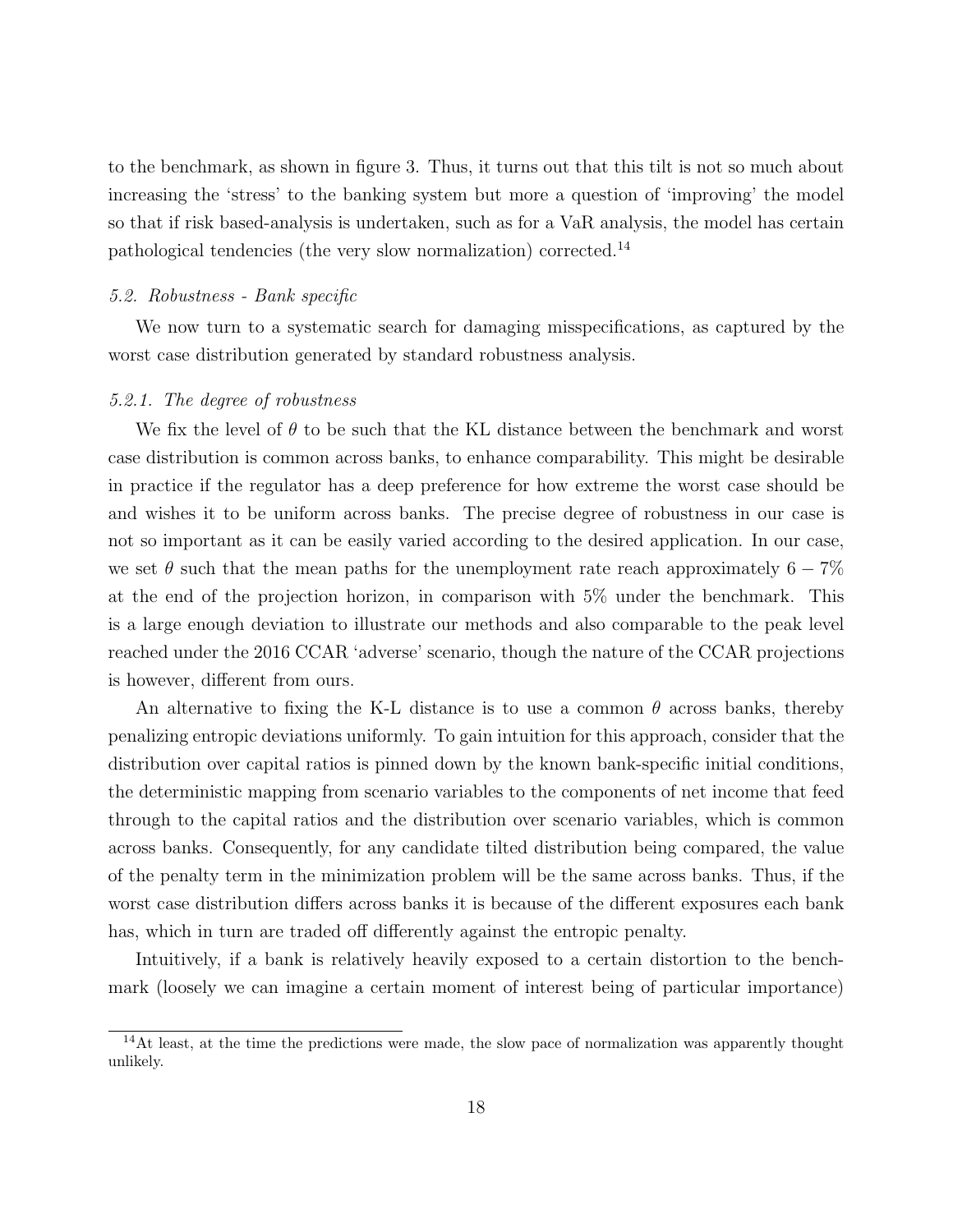then the negative contribution to the welfare component of the penalized objective function of marginally distorting the distribution outweighs the positive contribution to the entropic penalty component, where for a different (less exposed) bank, the marginal contributions might have balanced out. Thus, the solution will feature a greater distortion along this dimension until the marginal costs and benefit components of the objective function do balance out. Overall, this can lead to the worst case distributions for different banks being different distances from the benchmark in the K-L sense. We do not pursue this approach although it can easily be implemented.<sup>15</sup>

#### 5.2.2. Examining the worst case

In figures 4 and 5 we illustrate the initial variation across our example banks in the amounts of different loan types (relative to risk weighted assets) and in the amounts of interest-earning, trading and available-for-sale (AFS) asset holdings (relative to total assets). Combined with variation in the loadings of the components of income and charge-offs (taken from the regressions reported in Hirtle *et al* and illustrated in figures 6 and 7) we see that what would constitute severe misspecification will vary across banks according to the importance of different business lines and their dependence on different scenario variables.

In general, the nature of the distortions to mean paths in figure 8 are reasonably intuitive. Asset prices and spreads come under pressure, growth and unemployment are adversely affected and the short rate remains essentially stuck at its lower bound. The qualitative properties of the worst case are essentially the same across our three banks, but there are interesting differences among them.

IB-B seems to have somewhat less distortion to the 'macro' variables - unemployment, inflation and (in the short run at least) GDP - which is perhaps suggestive of a more procyclical tendency among the other CCAR banks. The gap between the unemployment path distortions in particular seems intuitive since, as shown in figure 4, IB-B has relatively little exposure to C&I loans and various types of consumer loans (such as Credit Card loans, for example), the charge-offs for which are estimated to load positively on unemployment. Similarly, at least in the short run, the fact that IB-B features less distortion to property prices likely partly reflects its relatively small (scaling by RWA) loan exposures to residential

<sup>&</sup>lt;sup>15</sup>As Hansen and Sargent (2008) note,  $\theta$  is not so much the deep parameter in robustness problems as the agent's view of how much 'uncertainty' is thought reasonable. The same level of uncertainty can, in different models (as with different banks, say), be associated with very different  $\theta$ .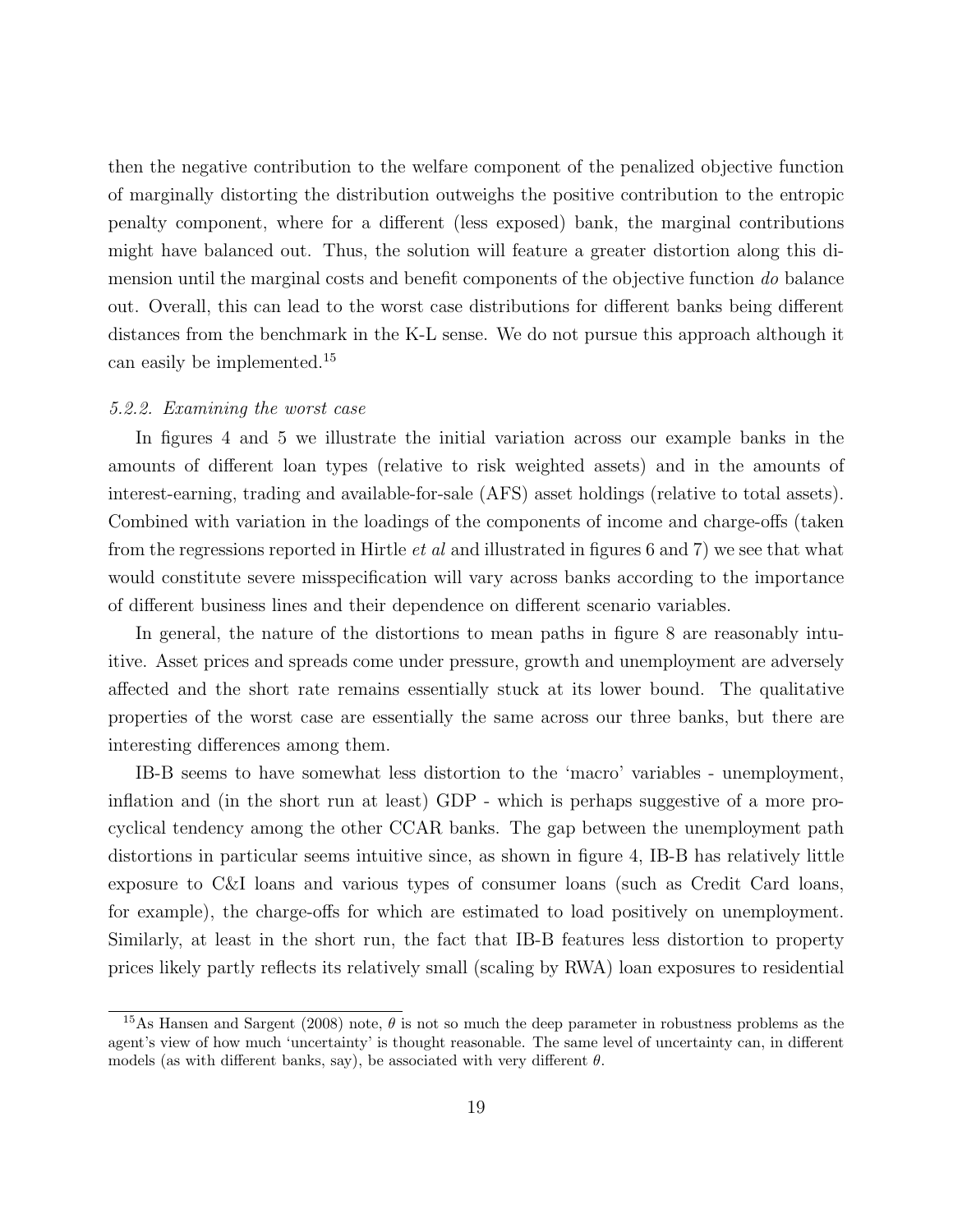and commercial real estate. The positive distortion to the mean of the ten-year Treasury yield, implied by the short rate and term spread projections, is also greater for IB-Bank. This is perhaps due to IB-B's smaller AFS holdings (shown in figure 5) relative to CCAR-B and CCAR-SB, as the return on AFS securities is estimated to load negatively on the change in the ten-year yield.<sup>16</sup>

However, these interpretations of the source of the distortions should only be regarded as tentative. There are also some apparently counterintuitive patterns in the distortions, such as the fact that the return on trading assets loads negatively on the change in the corporate bond spread (and particularly so if that change is positive, as shown in figure 6) and yet the distortion in the corporate spread is smaller for IB-B despite it having a more significant trading book. In addition, as shown in figure 4, IB-B has a relatively large amount of loans classified as 'Other' (though in line with CCAR-B) and since this category's charge-offs are also estimated to load positively on changes in unemployment one might have expected it to enhance the distortion to the unemployment path under the the IB-B worst case distortion.<sup>17</sup>

The difficulty in identifying direct reasons for particular properties of the worst case lies in the fact that there are likely offsetting vulnerabilities across the balance sheet which demand certain distortions, ceteris paribus. In addition, the web of correlations and interdependencies among the variables mean that because the entropy penalty ensures that the distortions are minimized for a given degree of 'pain', these distortions may be in tension with each other. It may be that a variable is distorted in a 'marginally' counterintuitive way because a variable with which it is correlated (where that correlation is still approximately respected under the worst case) may be a more damaging variable to distort. The manner in which this latter variable is distorted, given the correlation, may overwhelm the natural marginal distortion to the first variable. Such mechanisms mean that it is difficult to draw out precisely the source of the distortions in the worst case. However, to some degree, this is the point of robustness in that it is 'revelatory' and can indicate counterintuitive vulnerabilities.

In terms of the implications of the worst case distributions for the performance of the banks, figure 9 shows the mean paths of the banks' capital ratios in addition to the benchmark paths. Naturally, they are somewhat lower, with the the reductions at the end of the horizon

<sup>&</sup>lt;sup>16</sup>The gap relative to CCAR-SB is reduced when scaling by RWA, rather than total assets as in figure 5

<sup>&</sup>lt;sup>17</sup>It is also possible that IB-B's distortions may be concentrated in higher moments since generally its mean paths appear visually to be somewhat less distorted, despite the fact that the K-L distance from the benchmark has been fixed to be equal across banks.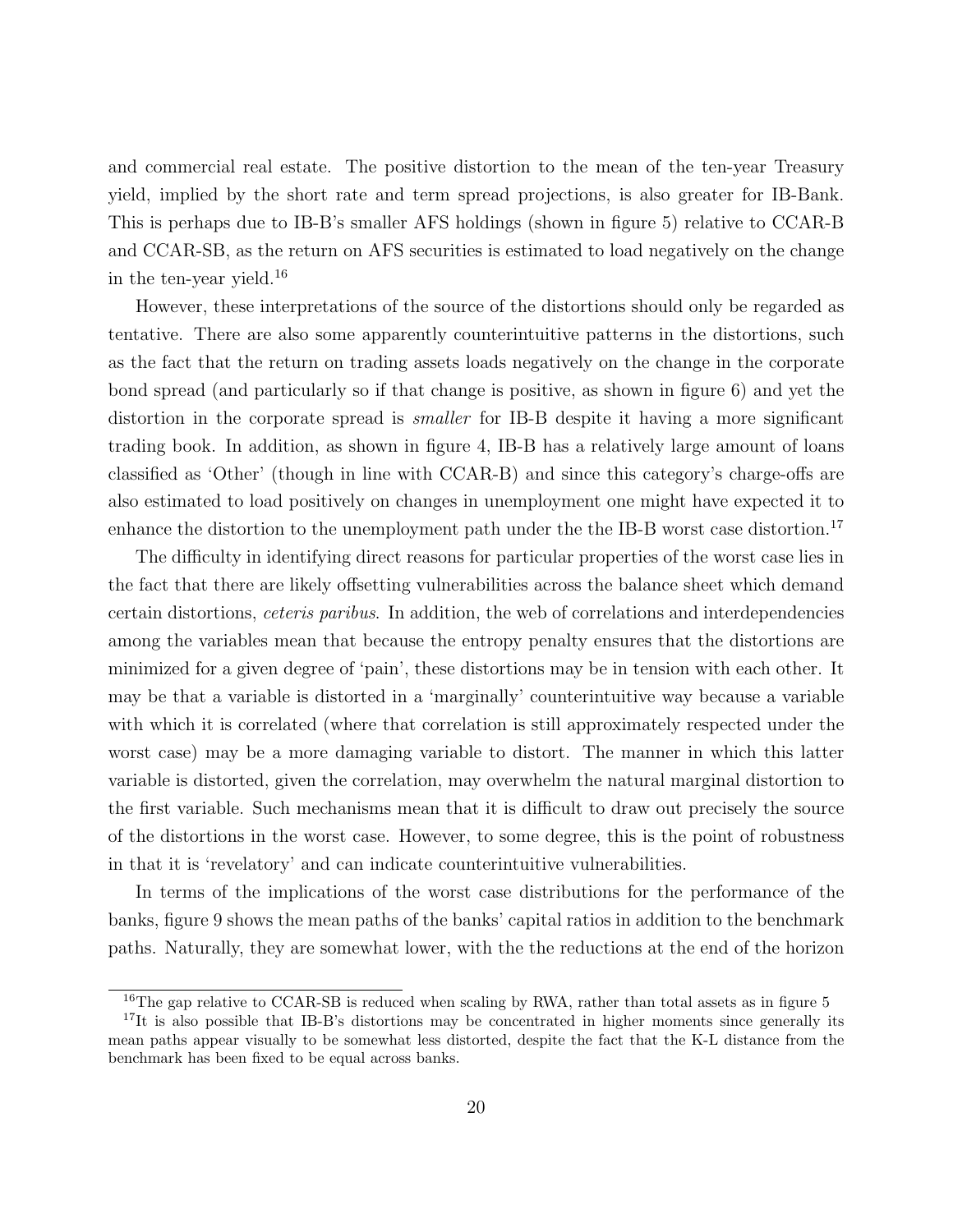being approximately 0.38% for CCAR-B, 0.40% for IB-B and 0.48% for CCAR-SB. Given that we have fixed the K-L deviation to be common among the banks we can loosely interpret these differences as suggesting a ranking of vulnerability for a given degree of uncertainty that the regulator is willing to tolerate. Subject to our earlier caveats regarding the drawbacks of taking the bank-specific predictions of CLASS too literally, this suggests that, in our simple framework at least, CCAR-SB is somewhat more exposed. However, the differences appear minor.

#### 5.3. Robustness - Banking sector

We also could envisage taking a broader perspective of the state of the banking system and concern ourselves with the distribution of capital ratios across multiple banks. This approach is distinct from constructing a single composite bank to be a weighted average of all banks as it allows for preferences over the distribution of bank characteristics - such as the distribution of capital ratios and so forth. It is clearly the case that a regulator would not be indifferent between two situations in which average capital ratios are a certain number but in the former, all institutions are at that ratio, while in the latter an important bank has a perilously low capital ratio.

For each draw of the scenarios we can run the CLASS regressions for each of the top 200 (by risk weighted assets) and calculate the minimal capital ratio over the forecast horizon. We can then, on sorting the banks by their minimal capital ratios we can obtain a measure, mapping from a given ratio value to the fraction of risk weighted assets held by banks with minimal capital ratios less than or equal to that value. This is done for each draw and the  $i<sup>th</sup>$  draw one then obtains a discrete measure, call it  $F_i$ , defined by a collection of cumulative shares and minimal capital ratio nodes. An example of such a measure, taken from an arbitrarily selected draw, is shown in figure 10. We observe several large jumps at certain ratios, reflecting the fact that the distribution of bank size is extremely positively skewed, as illustrated in figure 11.

For each draw, we again wish to map to a measure of welfare and in this case, we need a function that expresses a regulator's preference for a given  $F_i$ . For this one could envisage any number of weighting functions - and designing such a function carefully is a very interesting avenue for future research - but for our purposes we will use the function shown in figure 12, which is based on a logistic function that features a somewhat smoothed kink at a 10% minimum capital ratio. Implicitly, the regulator essentially cares about what fraction of the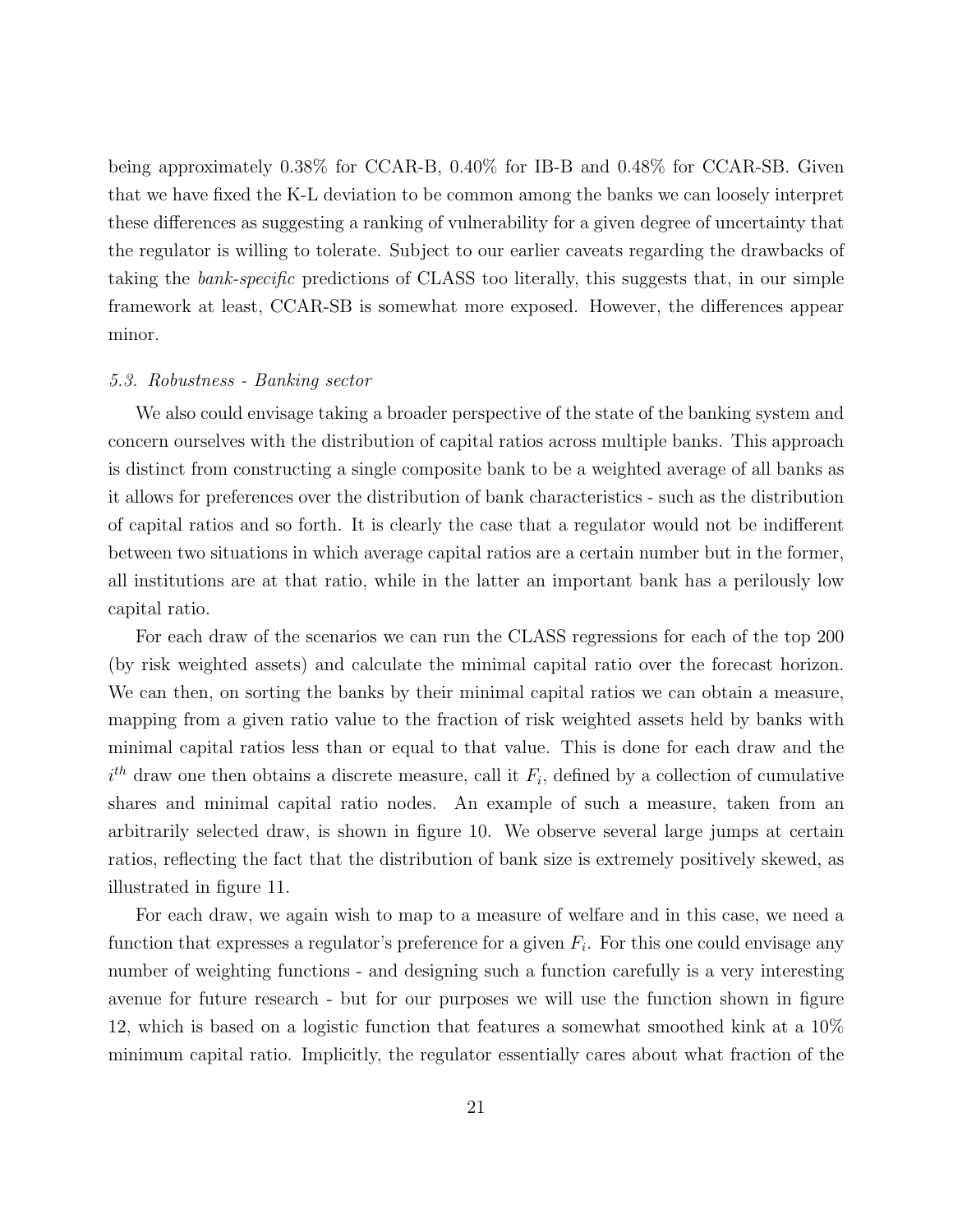risk weighted assets are at banks with minimal capital ratios below 10%.

Based on this setup we can again obtain a worst case distribution, and again can compare the mean forecasts of the scenario variables, shown in figure 13. Reflecting substantial homogeneity from the common CLASS regression coefficients we see that the nature of the worst case, at least in terms of mean paths, is qualitatively much as in our earlier bank specific cases.<sup>18</sup> This, however, is likely highly specific to our particular benchmark and the weighting function and welfare functions chosen.

#### 5.4. Tilted robustness

Now, suppose a regulator is relatively confident in certain aspects of her benchmark or has extra model information or institutional constraints that require consistency with some other set of forecasts, such as in a conjunctural forecast round common at central banks. In this case, one might wish to restrict the worst case to respect these trusted elements of the benchmark. We illustrate this tilted robustness approach here by requiring that the 'term structure' elements of the benchmark model be respected. Specifically, we impose restrictions on the mean path for the short rate, term spread and 10-year yield, such that the worst case mean is equal to that of the benchmark.

In figure 14 we illustrate how imposing these restrictions moderates the worst case distribution. We plot (holding  $\theta$  fixed in this case) the benchmark mean paths, together with the unrestricted worst case (HS) and the restricted worst case (TR) analogs. One can see that, up to slight sampling variability, the short rate and term spread under TR line up with the benchmark, as intended. While the impact on the short rate, economically, is relatively minor (the difference is approximately one 25bp rise by the end of 2017), the impact on the term spread is somewhat larger and, given that it induces a steepening in the earlier quarters, it is likely to be associated with simulation draws with somewhat more expansionary characteristics - as reflected also in the more moderate GDP and unemployment deteriorations, relative to the HS worst case.

Associated with the restrictions placed on the worst case, we observe a more moderate deterioration in the path of the capital ratio, as shown in figure 15. Indeed in figure 16 we see the impact of the various tilts on the distribution of CCAR-B's minimum (over the horizon)

<sup>&</sup>lt;sup>18</sup>We do not align the K-L divergence with that of our earlier bank-specific worst case analysis as the loss function and mappings from realizations to the variable of interest (fraction of assets held by banks with minimum capital ratios below 10% mean that the results are not strictly comparable.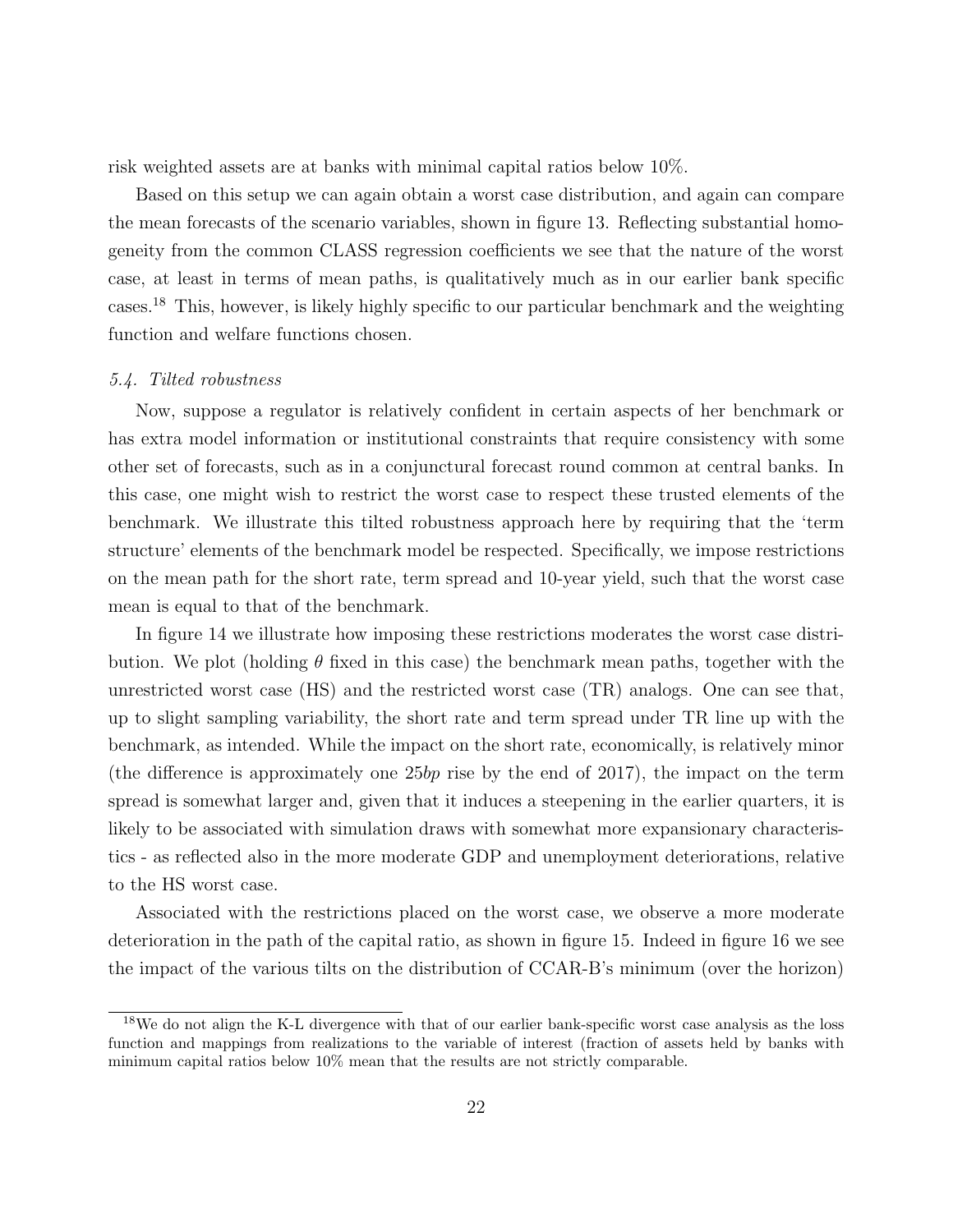capital ratio, first showing only the benchmark and then with the two tilts layered on top. The HS worst case distribution is almost unimodal and shifted leftwards, while the TR worst case distribution, while shifted left, retains considerable mass in the upper tail, leaving it slightly bi-modal.

As discussed above, tuning  $\theta$  provides a parsimonious way of controlling how extreme one wishes to make the stressed distributions. Indeed, the CCAR stress scenarios come in two varieties - adverse and severely adverse. We can see from figure 16 that relating  $\theta$  to how large a left tail one wishes to consider could be a practical method of calibration. Since the severity of the worst case will vary monotonically with  $\theta$  it is simple for a regulator in practice to identify a calibration that yields the desired degree of stress.

Finally, however, we note some of the restrictions arising from relying only on draws from a fairly well behaved benchmark model. In order fully to explore damaging misspecifications, one requires a proposal density that can generate an adequate number of 'tail draws' to begin with as HS and TR tilts can only reweigh existing draws (as can be seen from the common tails in figure 16). In our case, none of the minimal capital ratios generated under the benchmark reach the sort of levels that one might associated with a crisis. Designing more elaborate models to give the robustness approach more to work with is an important avenue for further work.

#### 6. Conclusions

In this paper we have laid out a parsimonious, practical and theoretically grounded toolkit for stress testing and illustrated the methods with an application using the New York FED's CLASS model. The method revealed what adjustments to a simple forecasting model would imply for bank performance, such as incorporating information from market beliefs about the path of the short rate, and also what misspecifications would be particularly damaging. While the complexity of the financial system makes it difficult to make confident assertions about what vulnerabilities regulators should be worried about, our results tentatively suggested that there were interesting variations among banks depending on their business models, emphasizing the problems with a one-size-fits-all approach in stress testing. The methods also emphasized that introspection may lead regulators astray in that several elements of the worst case distributions we constructed were not a priori intuitive. The tools are easy to implement and generalize various techniques that are already familiar to policymakers. Ongoing work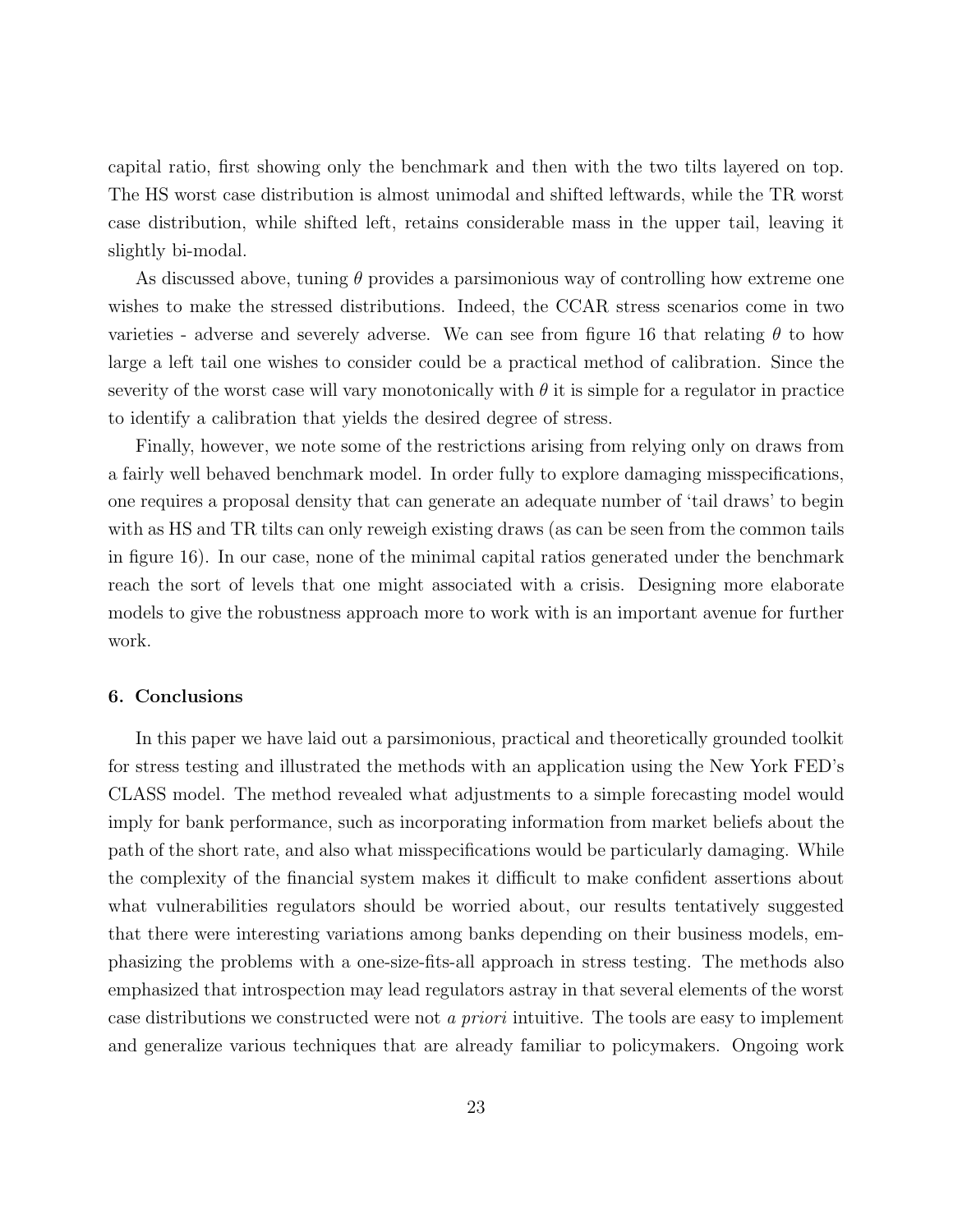on developing models that allow for severe episodes is an important complementary steps to this technique as, while the tilted models can compensate for certain misspecifications, re-weighting draws from the benchmark model does, to some extent, limit the severity of the tilted distributions.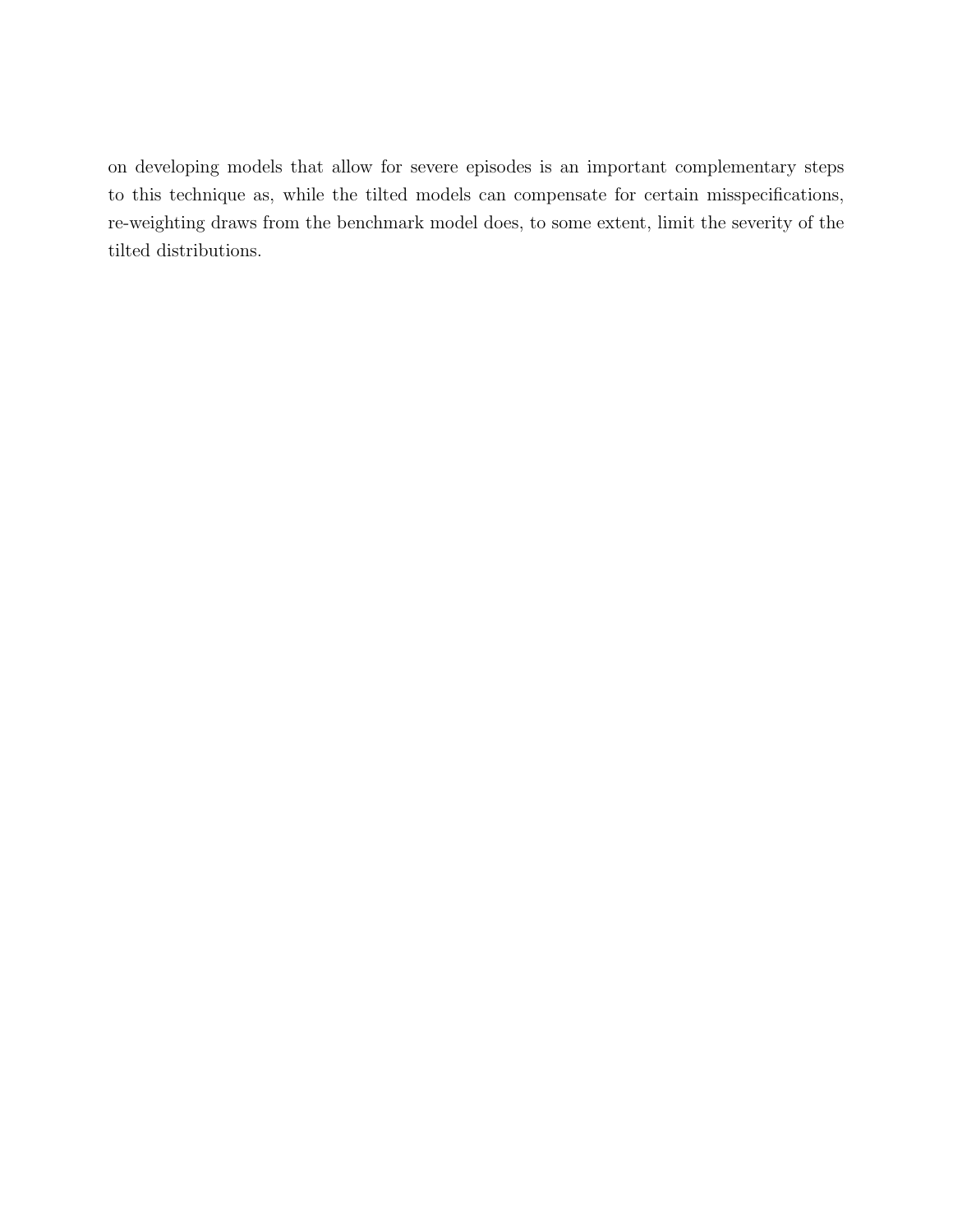#### References

- Borio, C., M. Drehmann, and K. Tsatsaronis (2013): "Stress-testing macro stress testing: Does it live up to expectations?," Journal of Financial Stability,  $(0)$ ,  $-$ .
- BREUER, T., AND I. CSISZR (2013): "Systematic stress tests with entropic plausibility constraints," Journal of Banking and Finance,  $37(5)$ ,  $1552 - 1559$ .
- Breuer, T., M. Jandacka, K. Rheinberger, and M. Summer (2008): "Macroeconomic Stress and Worst Case Analysis of Loan Portfolios," .
- (2009): "How to find plausible, severe and useful stress scenarios," International Journal of Central Banking.
- CHRISTENSEN, J. H., J. A. LOPEZ, AND G. D. RUDEBUSCH (2015): "A probabilitybased stress test of Federal Reserve assets and income," Journal of Monetary Economics, 73, 26 – 43, Carnegie-Rochester-NYU Conference: Monetary Policy: An Unprecedented Predicament, November 14-15, 2014.
- Cogley, T., S. Morozov, and T. J. Sargent (2005): "Bayesian fan charts for U.K. inflation: Forecasting and sources of uncertainty in an evolving monetary system," Journal of Economic Dynamics and Control, 29(11), 1893–1925.
- Covas, F. B., B. Rump, and E. Zakrajsek (2013): "Stress-Testing U.S. Bank Holding Companies: A Dynamic Panel Quantile Regression Approach," FEDS Working Paper 2013- 55, Federal Reserve Board of Governors.
- Danielsson, J., K. R. James, M. Valenzuela, and I. Zer (2016): "Model risk of risk models," Journal of Financial Stability, 23(C), 79–91.
- Frame, S. F., K. Gerardi, and P. S. Willen (2013): "Supervisory stress tests, model risk and model disclosure: Lessons from OFHEO," .
- GIACOMINI, R., AND G. RAGUSA (2013): "Theory-coherent Forecasting," Journal of Econometrics (in press).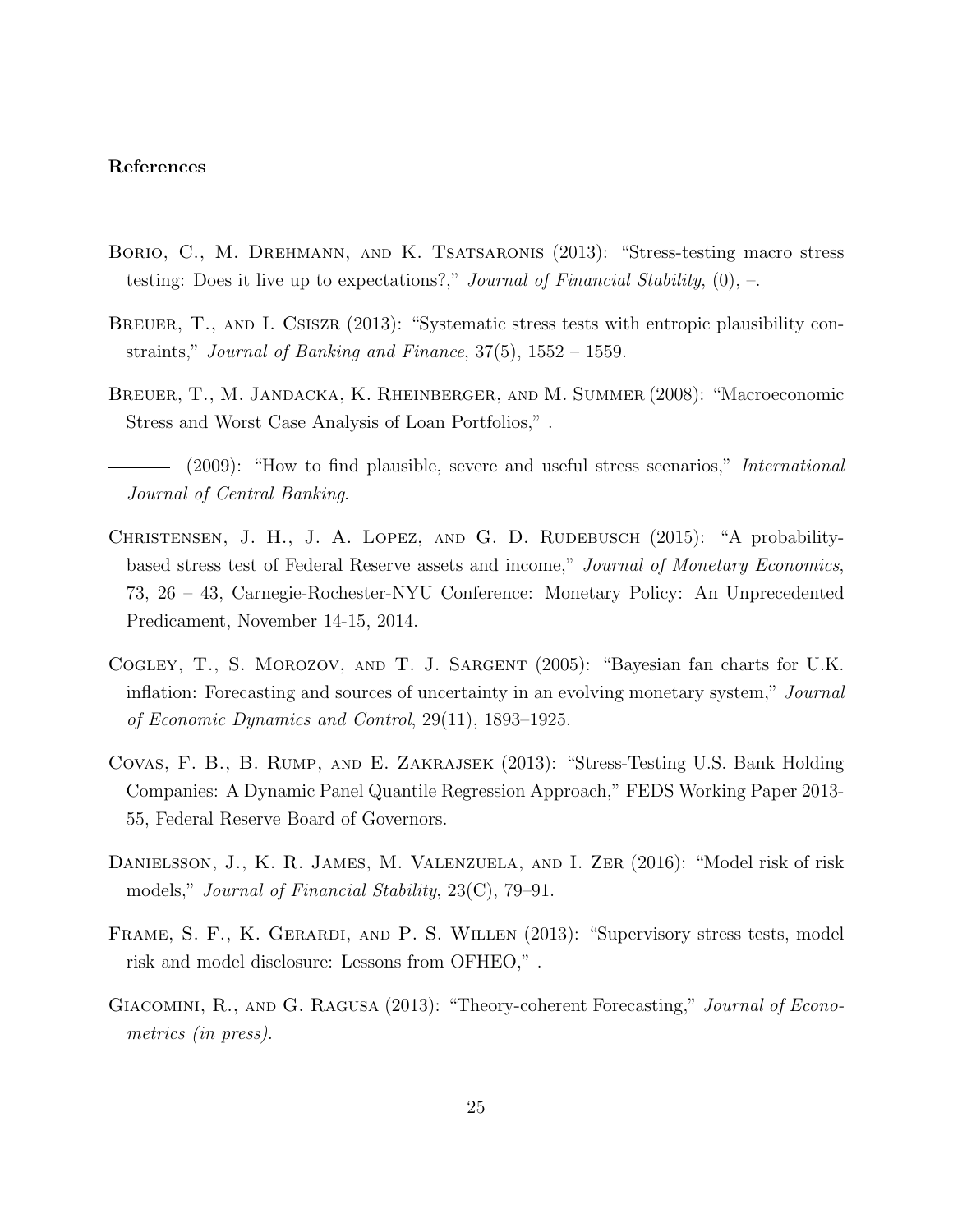- Glasserman, P., and X. Xu (2013): "Robust Portfolio Control with Stochastic Factor Dynamics," Operations reserach, 61(4), 874–893.
- Glasserman, P., and X. Xu (2014): "Robust risk measurement and model risk," Quantitative Finance,  $14(1)$ ,  $29-58$ .
- GUERRIERI, L., AND M. WELCH (2012): "Can Macro Variables Used in Stress Testing Forecast the Performance of Banks?," FEDS Working Paper 2012-49, Federal Reserve Board of Governors.
- HANSEN, L. P., AND T. J. SARGENT (2008): Robustness. Princeton University Press, Princeton, NJ.
- HANSEN, L. P., AND T. J. SARGENT (2012): "Three types of ambiguity," *Journal of Mon*etary Economics, 59(5), 422–445.
- HIRTLE, B., A. KOVNER, J. VICKERY, AND M. BHANOT (2015): "Assessing Financial Stablity: The Capital and Loss Assessment under Stress Scenarios (CLASS) Model," FRBNY Staff Report 663, Federal Reserve Bank of New York.
- HIRTLE, B., T. SCHUERMANN, AND K. STIROH (2009): "Macroprudential supervision of financial institutions: lessons from the SCAP," Discussion paper.
- Kwon, H., and J. Miao (2013): "Three types of robust Ramsey problem in a Linear Quadratic Framework," .
- LEHNERT, A., AND B. HIRTLE (2015): "Supervisory Stress Tests," Annual Review of Financial Economics, 7(1), 339–355.
- PETERSEN, I., M. JAMES, AND P. DUPUIS (2000): "Minimax optimal control of stochastic uncertain systems with relative entropy constraints," Automatic Control, IEEE Transactions on, 45(3), 398–412.
- PRITSKER, M. (2013): "Knightian uncertainty and interbank lending," *Journal of Financial* Intermediation,  $22(1)$ ,  $85-105$ , joe:title; Research on the Financial Crisis; /ce:title;
- PRITSKER, M. G. (2012): "Enhanced Stress Testing and Financial Stability," Federal Reserve Bank of Boston.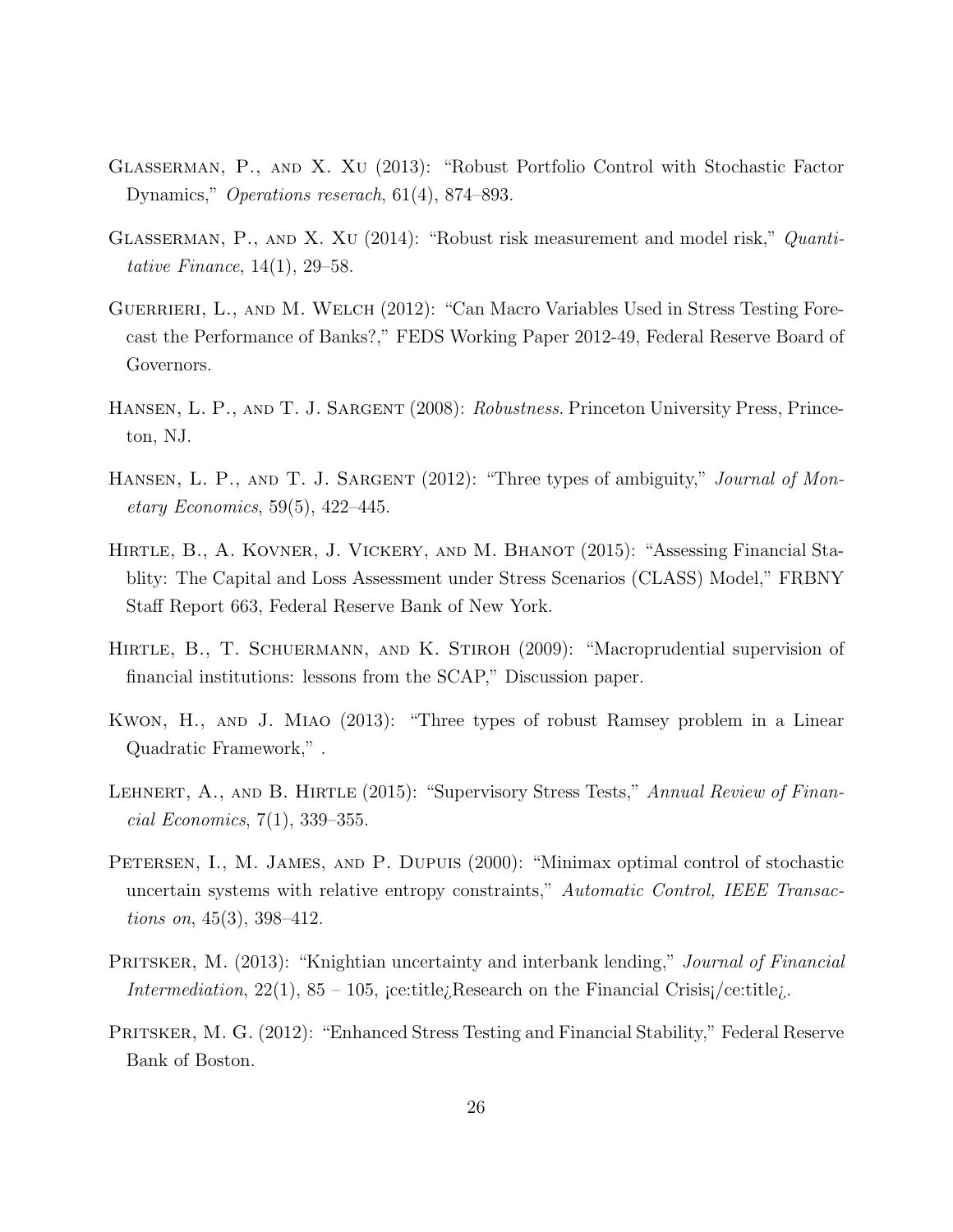- ROBERTSON, J. C., E. W. TALLMAN, AND C. H. WHITEMAN (2005): "Forecasting Using Relative Entropy," Journal of Money, Credit and Banking, 37(3), 383–401.
- Wu, J. C., and F. D. Xia (2016): "Measuring the Macroeconomic Impact of Monetary Policy at the Zero Lower Bound," Journal of Money, Credit and Banking, 48(2-3), 253–291.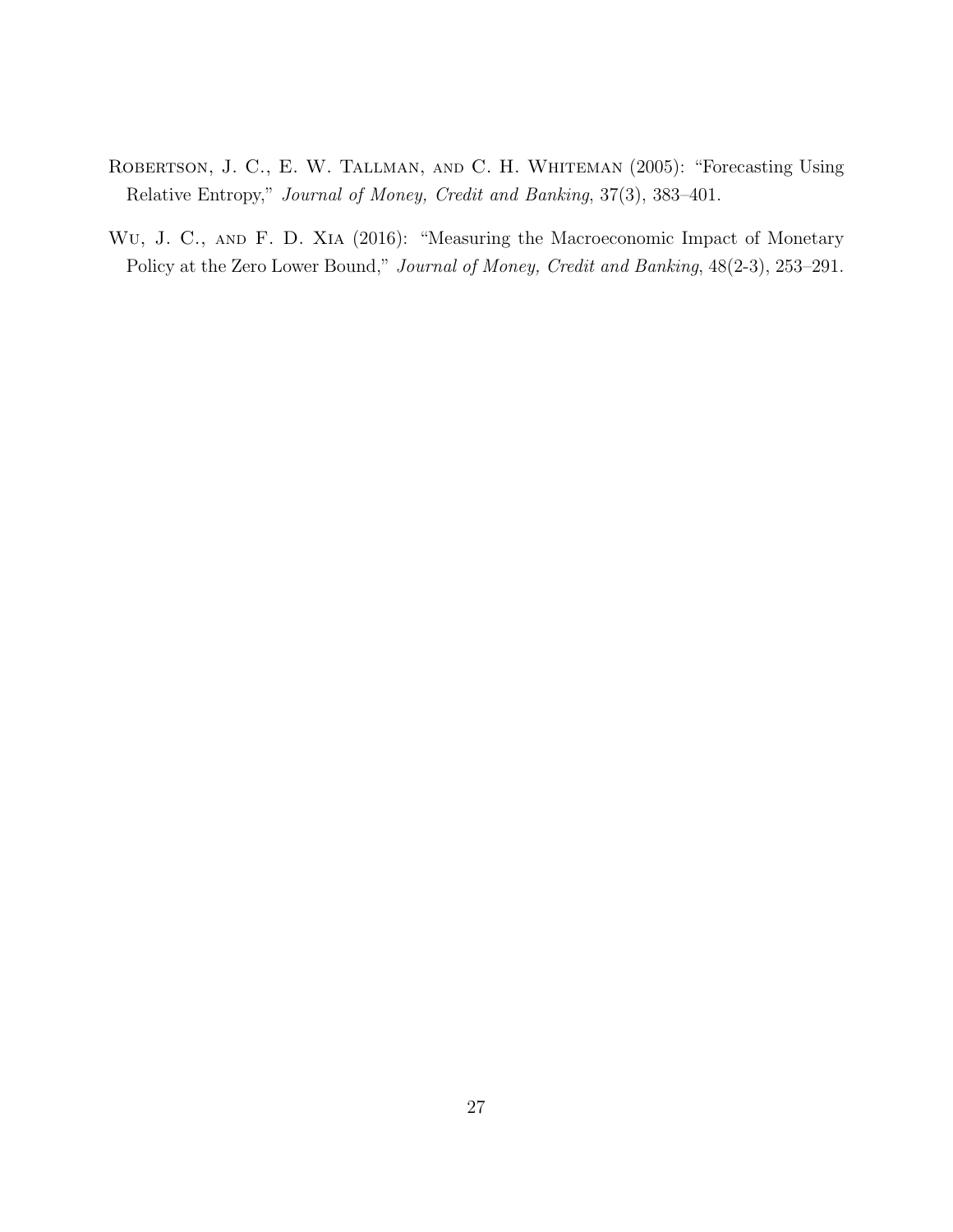

Figure 1: Comparing benchmark and tilted distribution of the short rate at the end of 2015 (tilt is to align with the answers from Q2e of the 2015Q1 Survey of Primary Dealers.)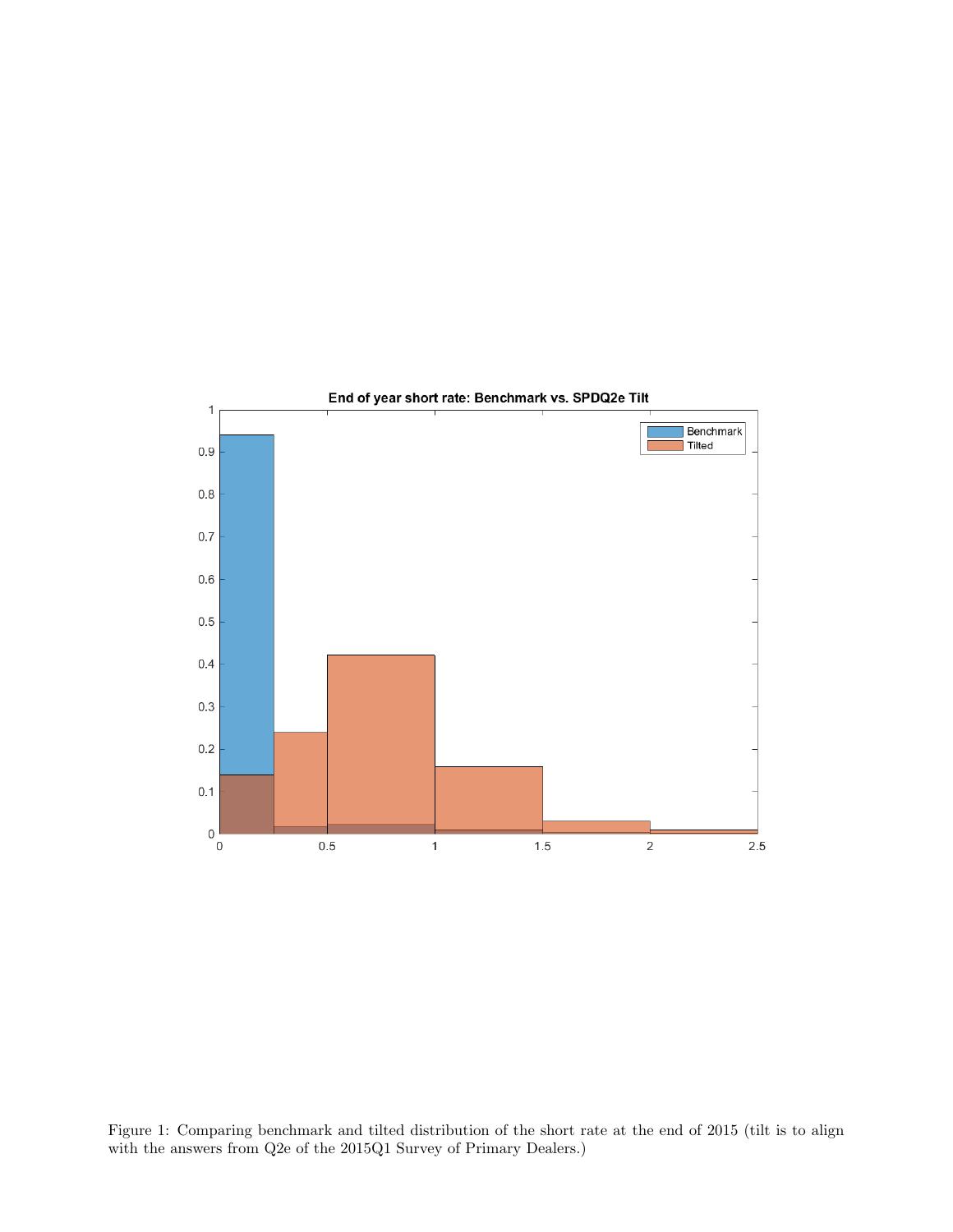

Figure 2: Comparing benchmark and tilted means of the CLASS scenario variables (tilt is to align the distribution of the short rate at the end of 2015 with the answers from Q2e of the 2015Q1 Survey of Primary Dealers.)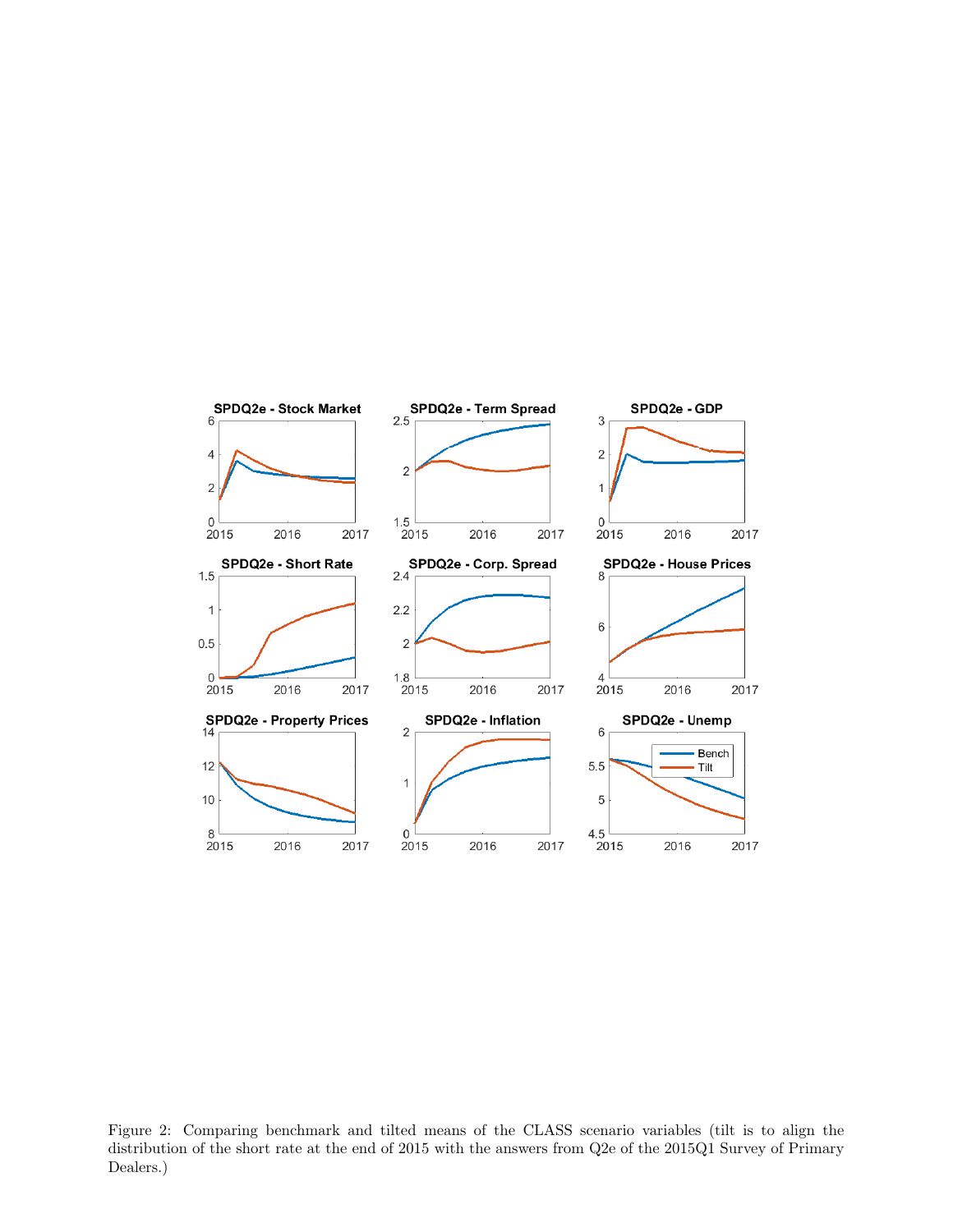

Figure 3: Comparing benchmark and tilted means of capital ratios over the forecast horizon (tilt is to align the distribution of the short rate at the end of 2015 with the answers from Q2e of the 2015Q1 Survey of Primary Dealers.)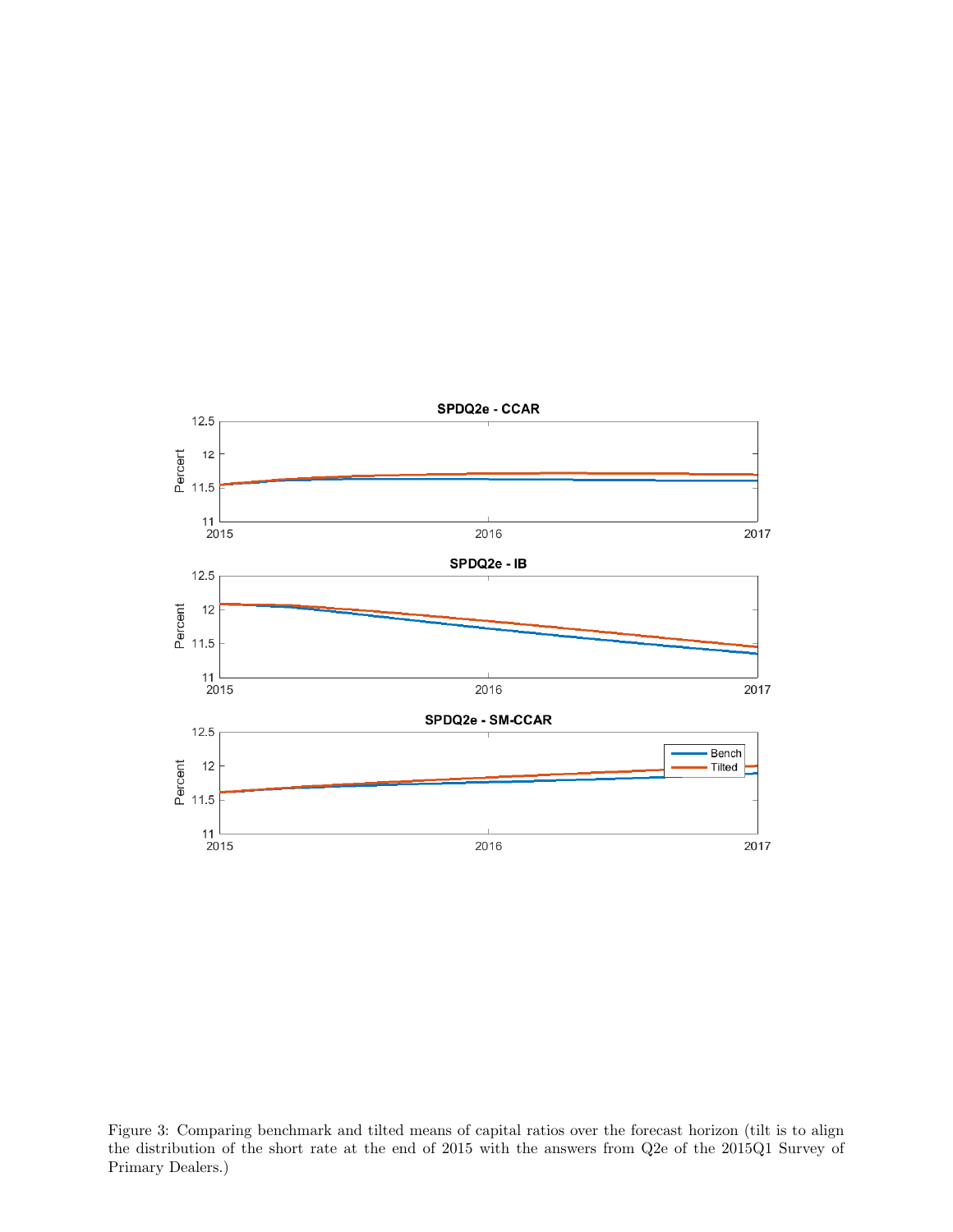

Figure 4: Variation in loan shares across example banks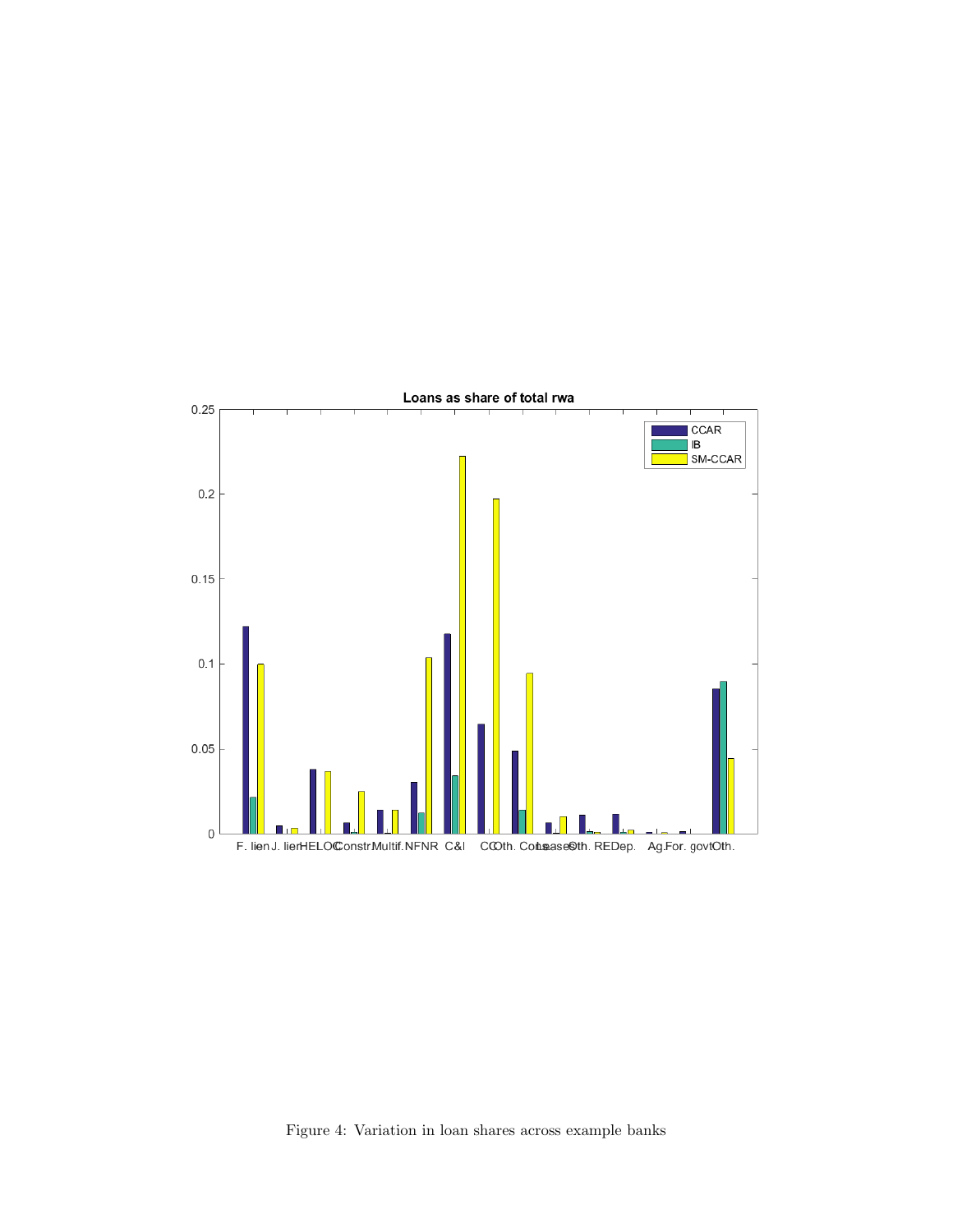

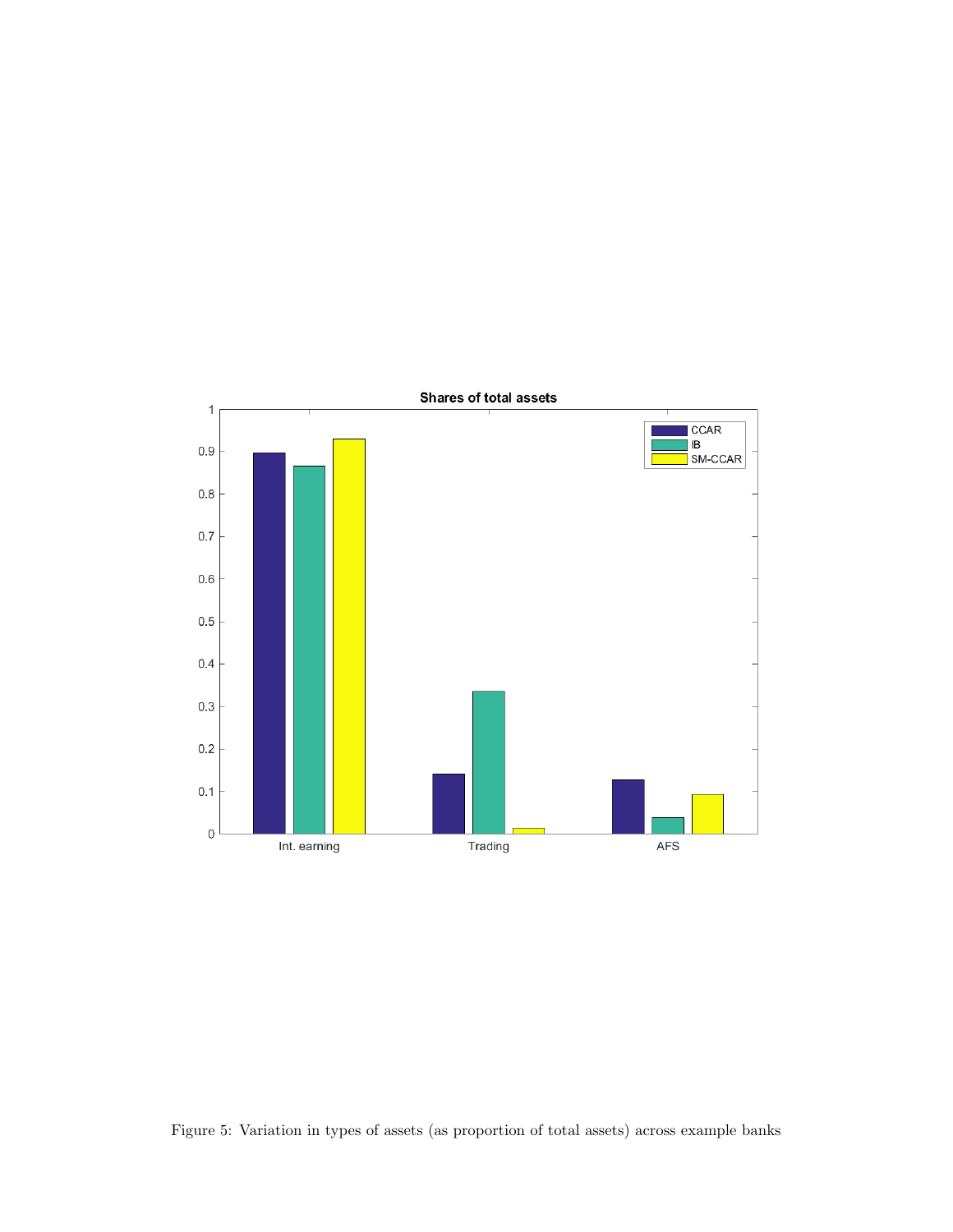

Figure 6: Variation in regression coefficients on CLASS scenario variables across components of PPNR (key for scenario variables: 1) Term Spread, 2) Short Rate, 3) Stock Returns, 4) ∆ Corporate Spread, 5) ∆ Corporate Spread (if positive), 6) GDP Growth)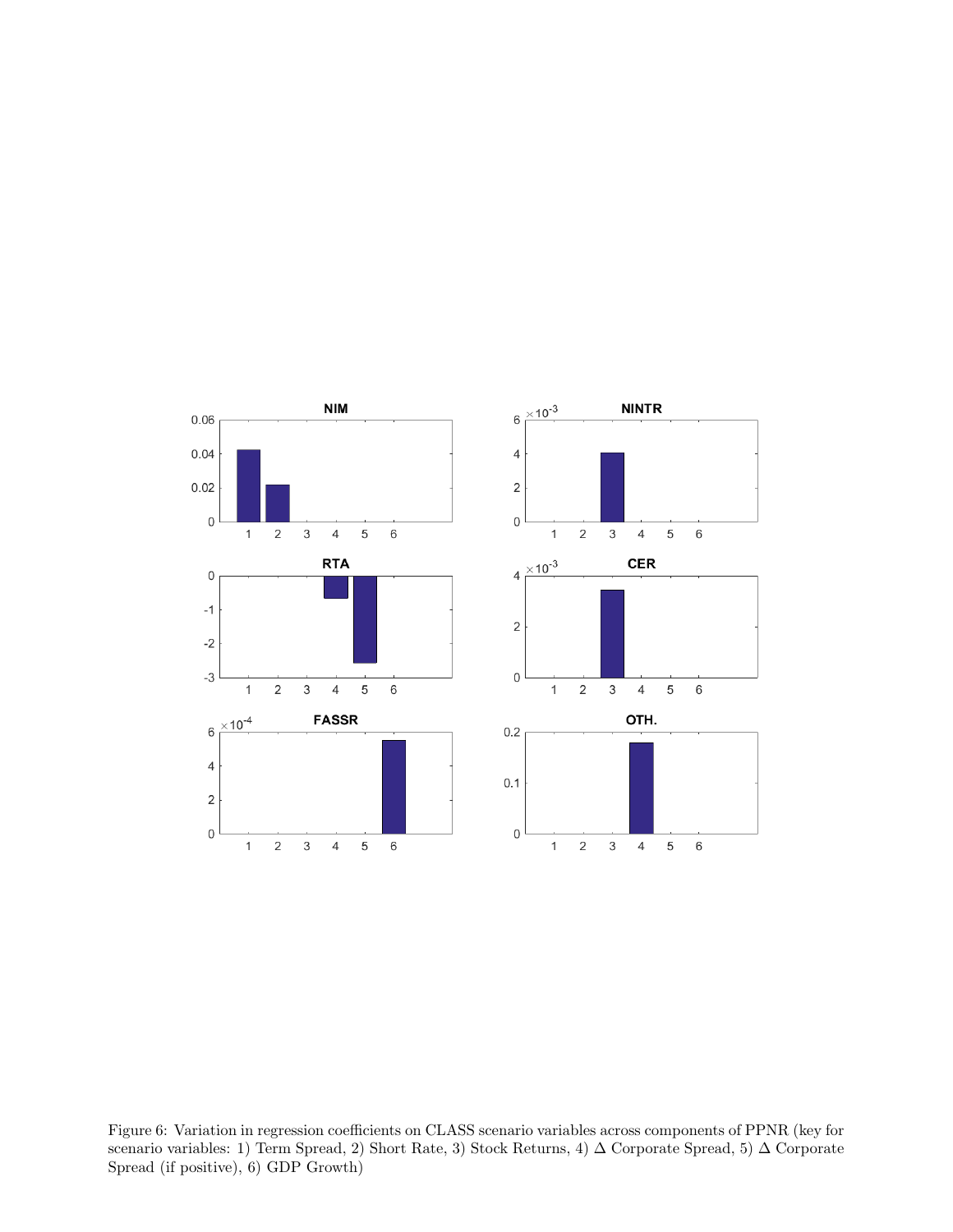

Figure 7: Variation in regression coefficients on CLASS scenario variables across components of Net chargeoffs (key for scenario variables: 1) House Price Growth, 2) House Price Growth (if negative), 3) Change in Unemployment, 4) Commercial Real Estate Price Growth, 5) Commercial Real Estate Price Growth (if negative))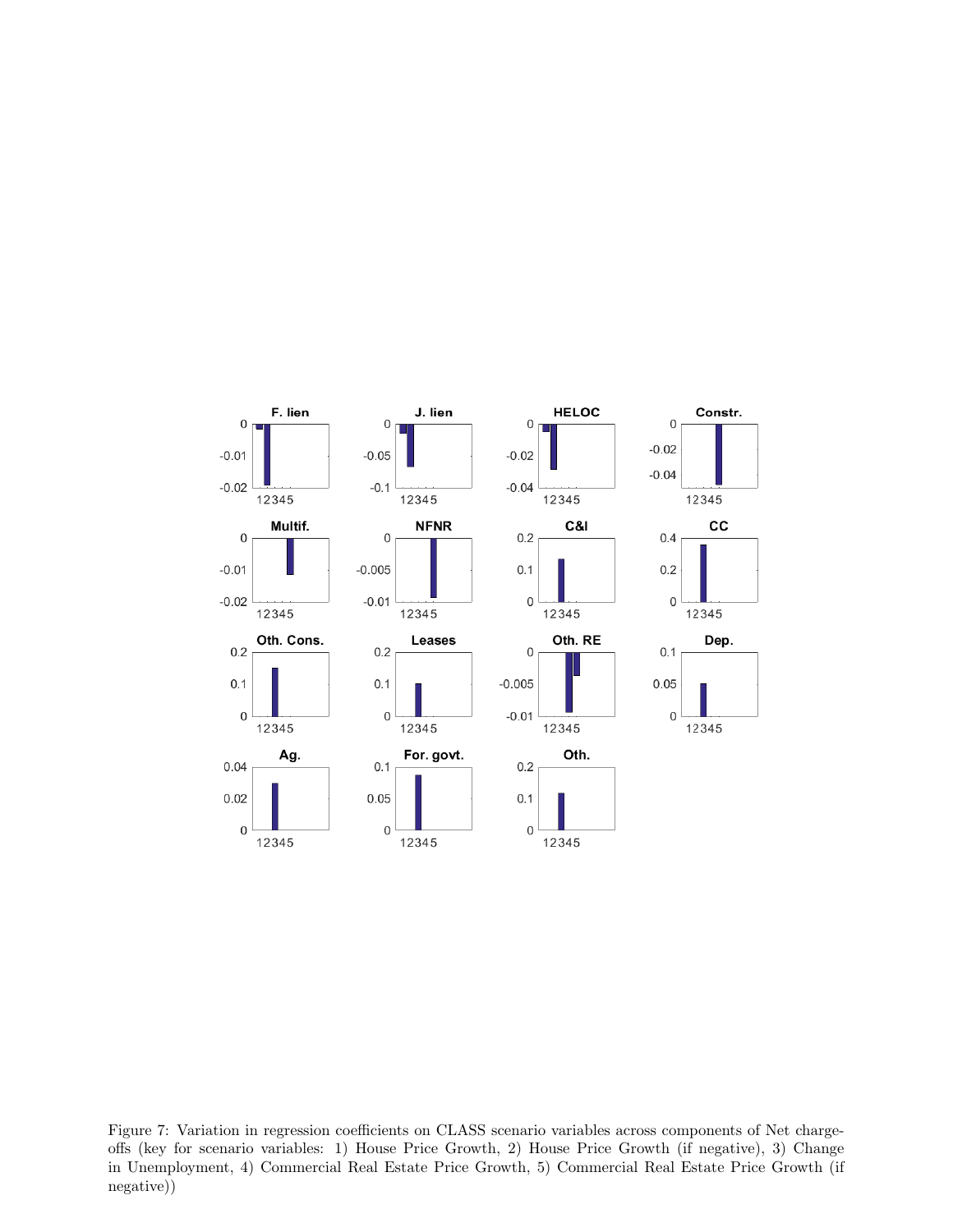

Figure 8: Comparing benchmark and HS worst case means of the CLASS scenario variables over the forecast horizon - common K-L distance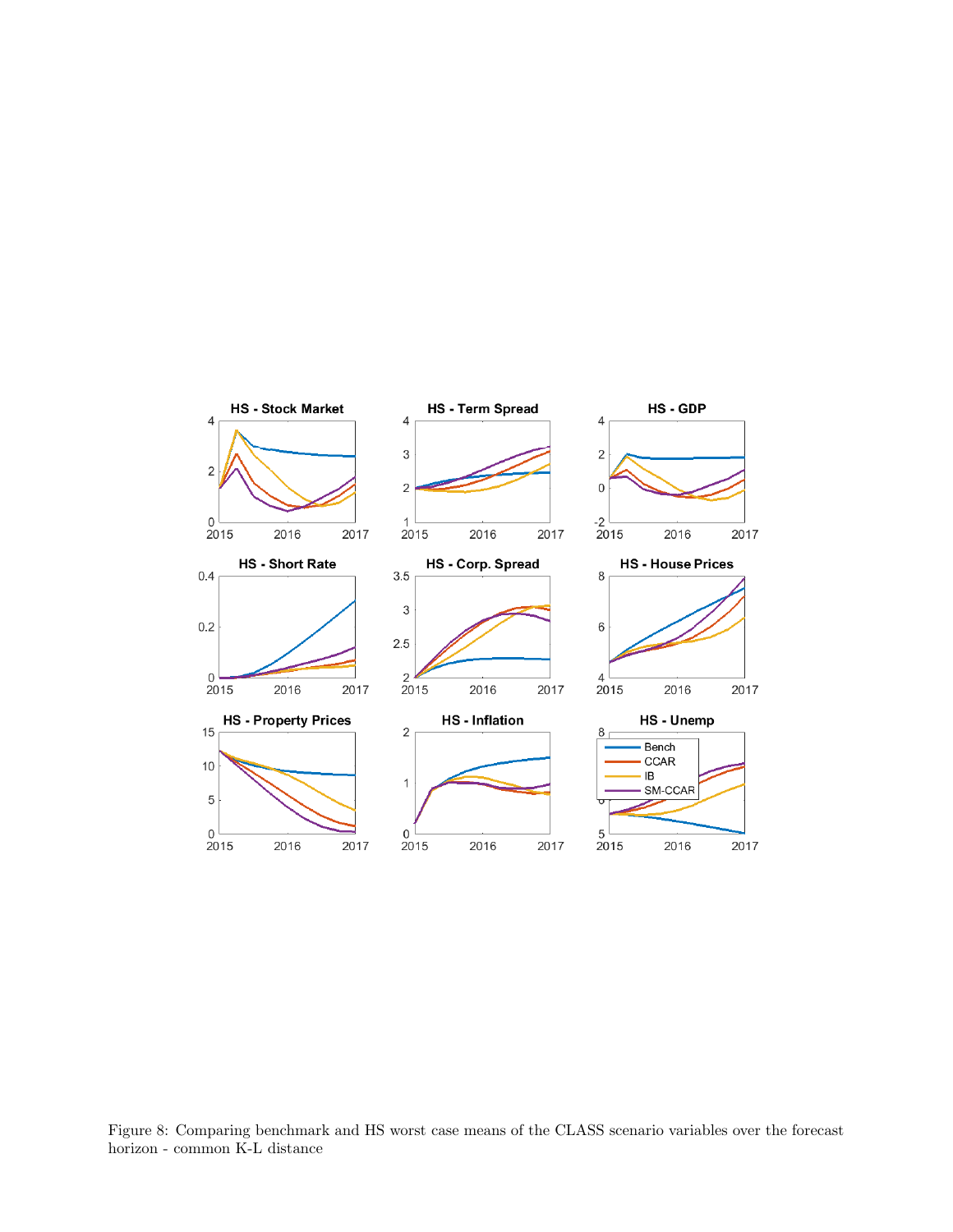

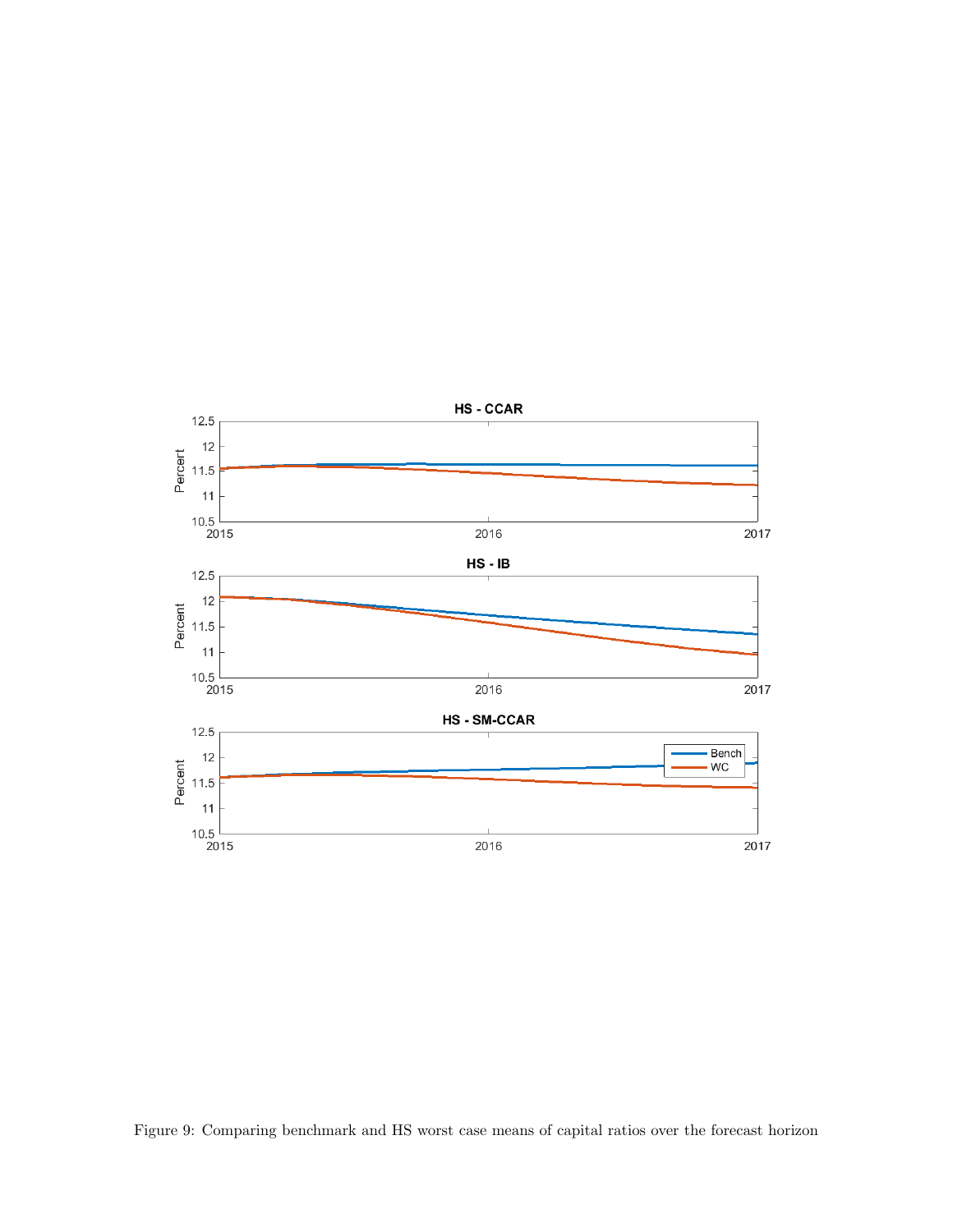

Figure 10: Example (for a given draw) CDF of minimal capital ratios (top 200 banks)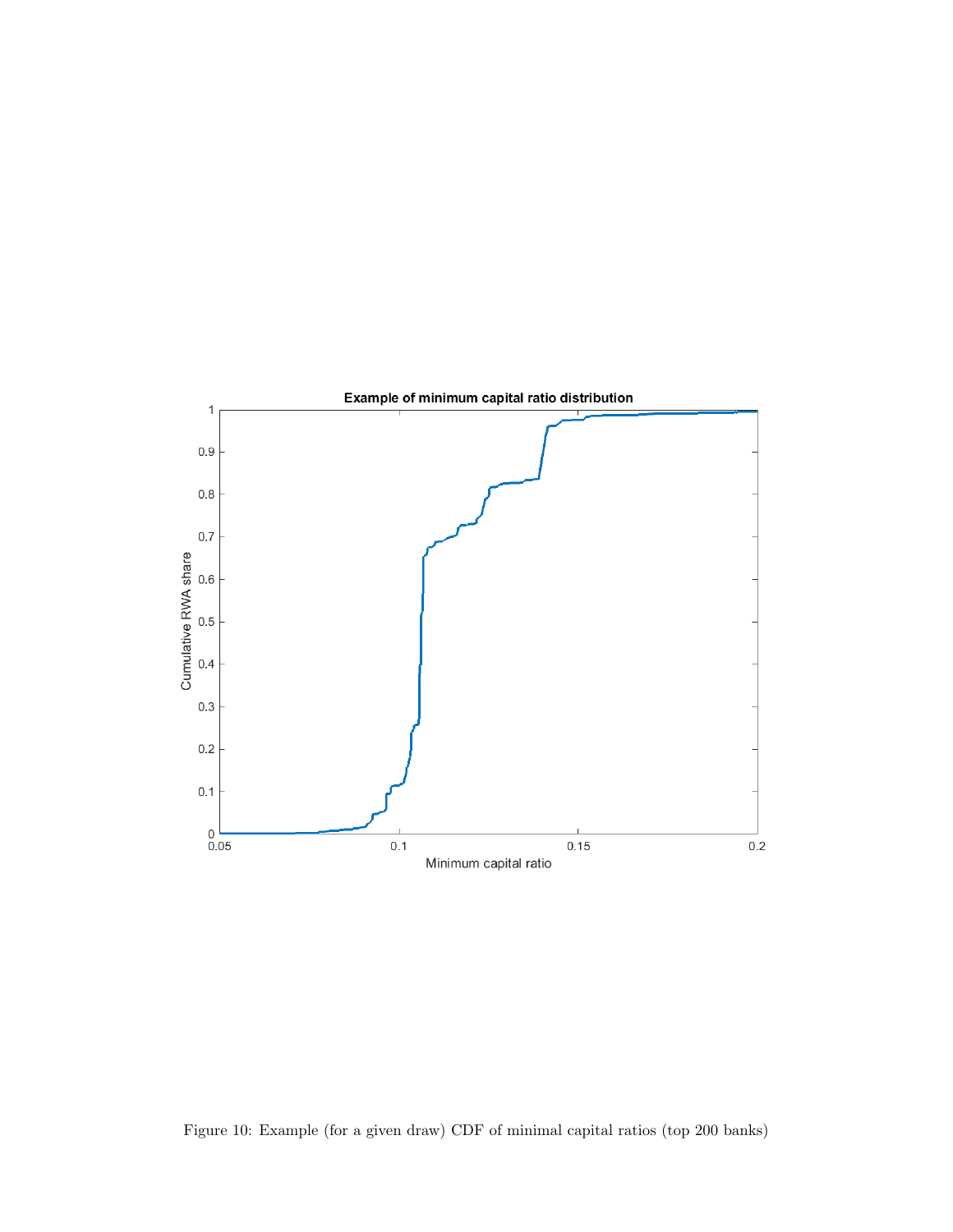

Figure 11: Distribution of risk weighted asset shares (top 200 banks)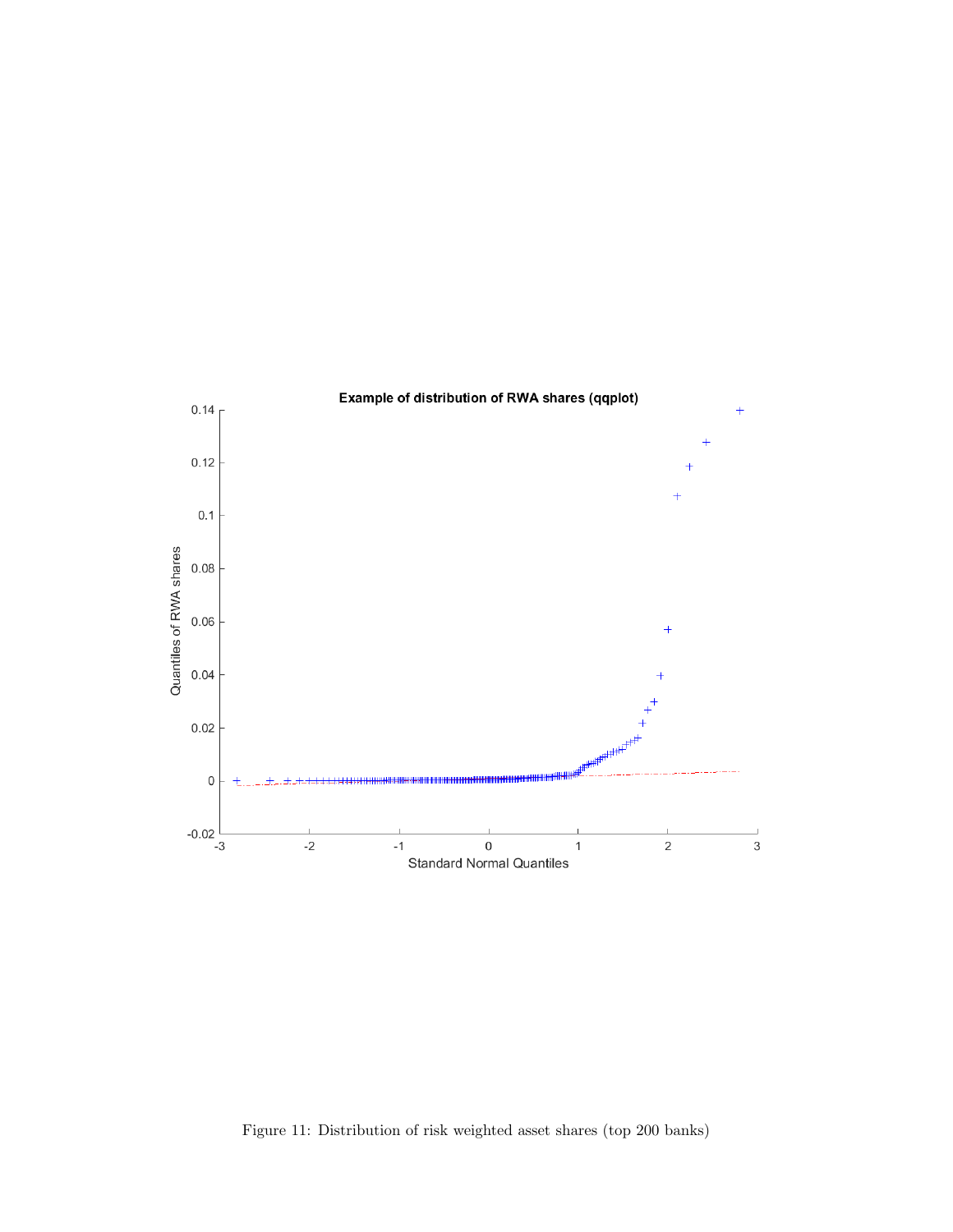

Figure 12: Regulator weight function to rank minimum capital ratio distributions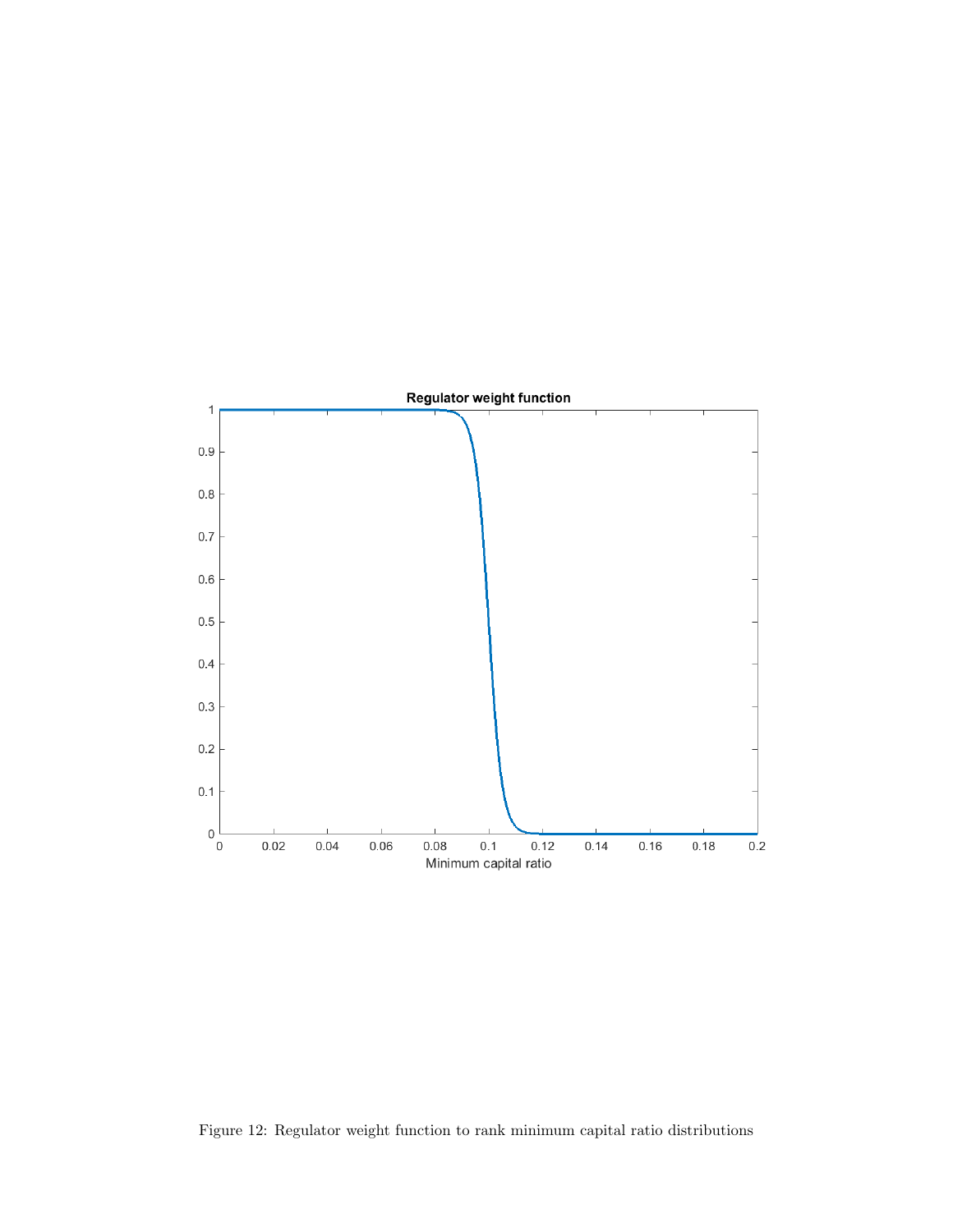![](_page_40_Figure_0.jpeg)

Figure 13: Comparing benchmark and HS worst case means of the CLASS scenario variables over the forecast horizon - based on minimal capital ratios of all banks.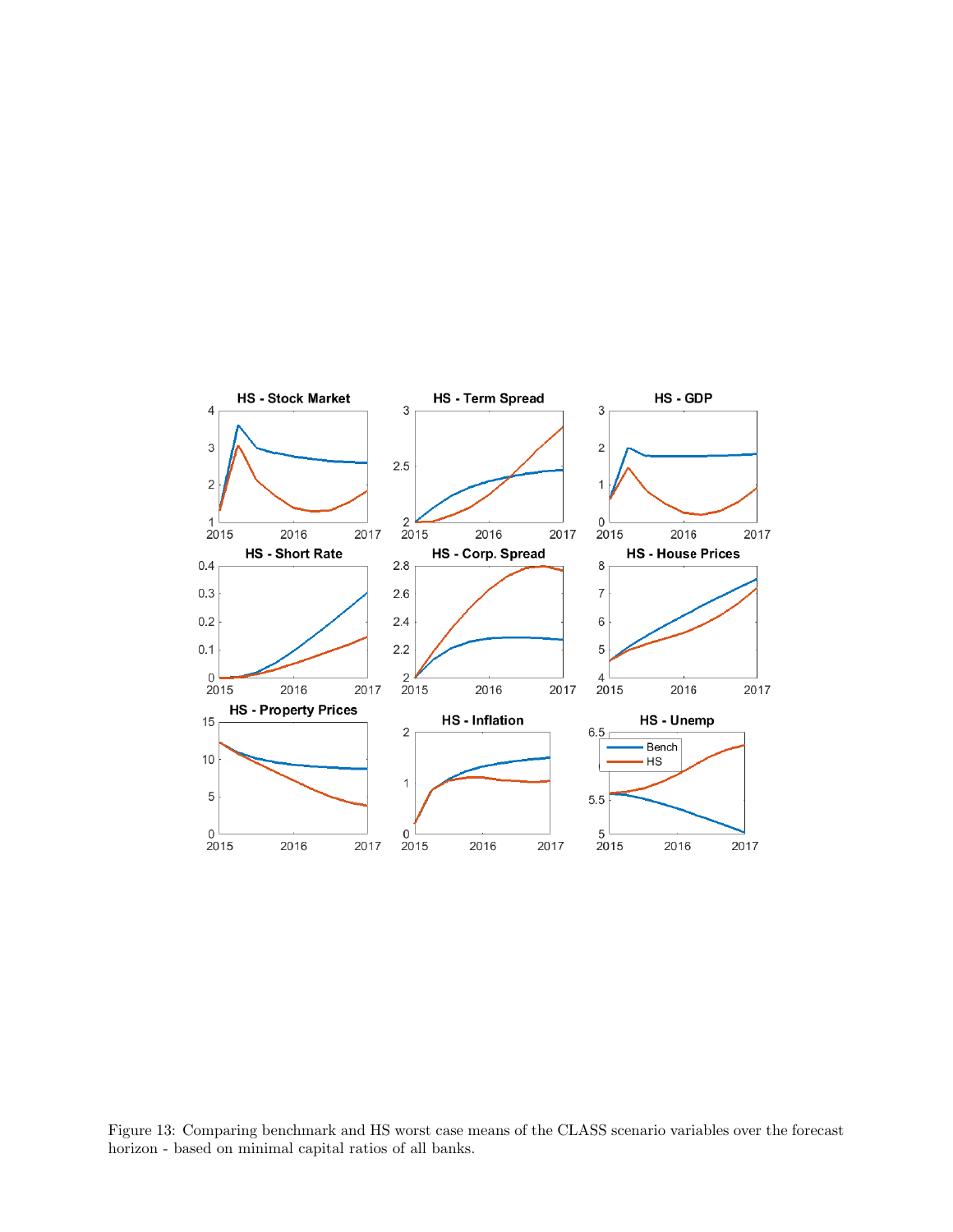![](_page_41_Figure_0.jpeg)

Figure 14: Comparing benchmark, HS worst case and TR worst case means of the CLASS scenario variables over the forecast horizon (tilt is to align means of the short rate, term spread and change in the 10-year Treasury yield with the benchmark model equivalents and using 'CCAR' bank as the example institution.)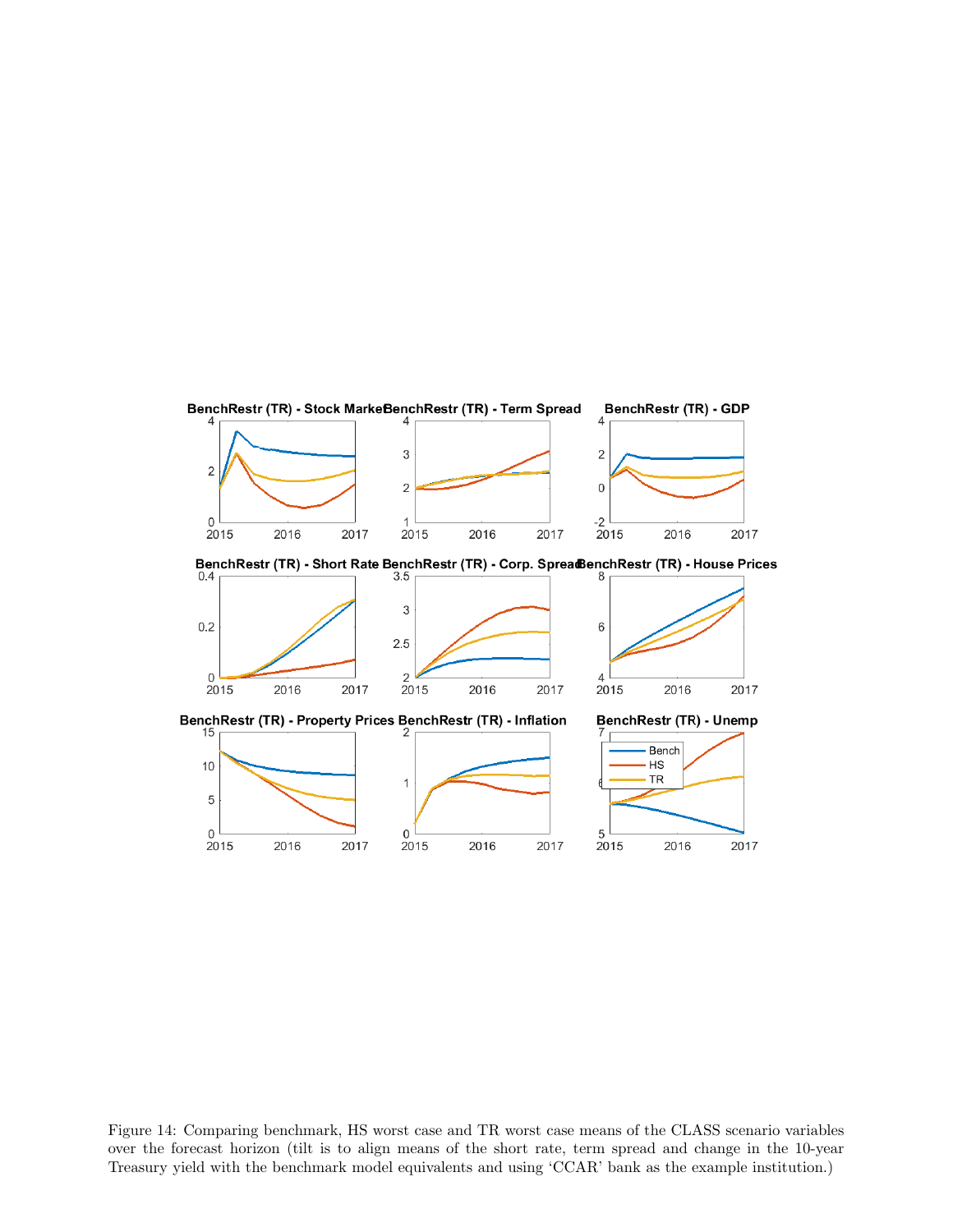![](_page_42_Figure_0.jpeg)

Figure 15: Comparing benchmark, HS worst case and TR worst case means of the capital ratio over the forecast horizon (tilt is to align means of the short rate, term spread and change in the 10-year Treasury yield with the benchmark model equivalents and using 'CCAR' bank as the example institution.)